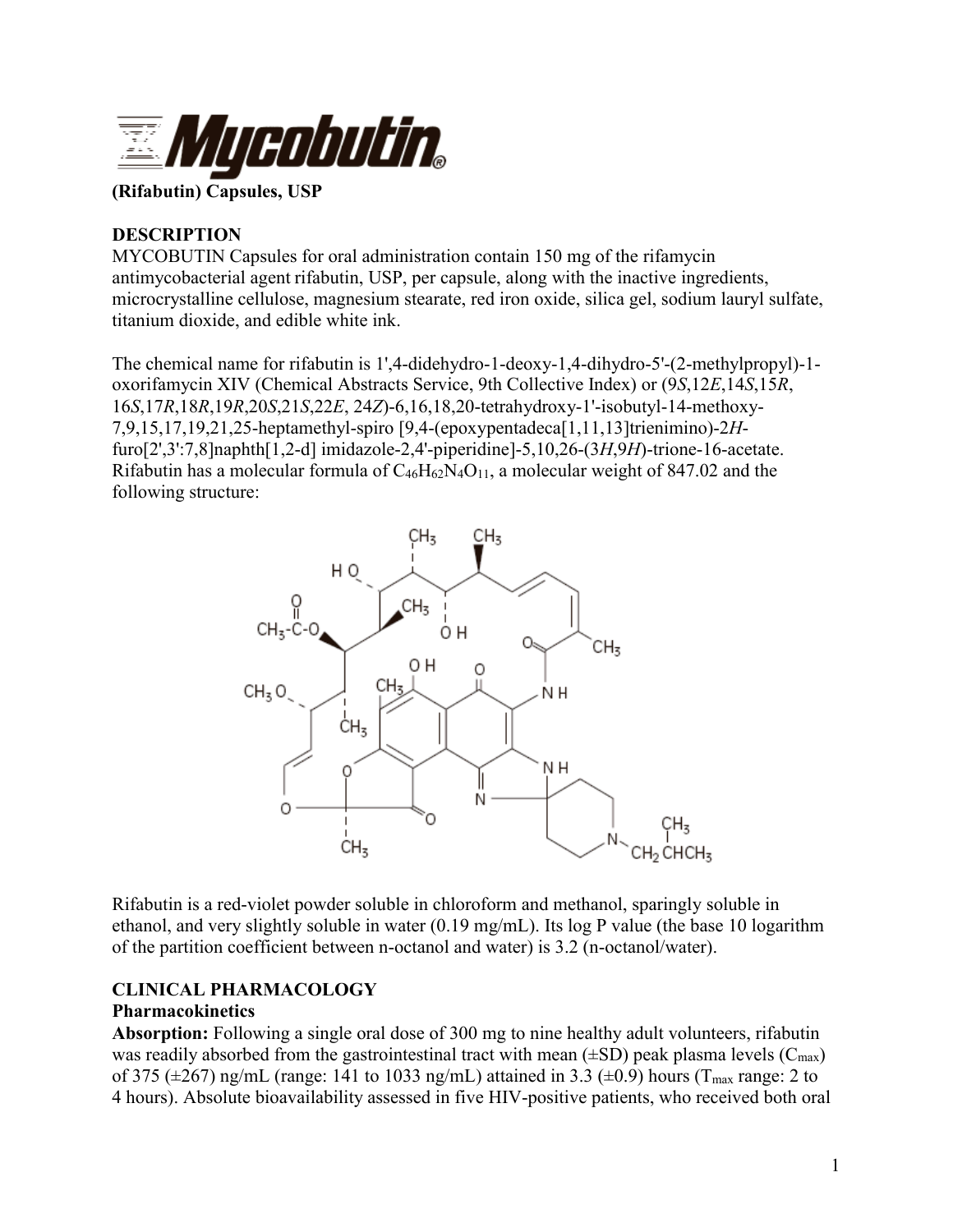and intravenous doses, averaged 20%. Total recovery of radioactivity in the urine indicates that at least 53% of the orally administered rifabutin dose is absorbed from the gastrointestinal tract. The bioavailability of rifabutin from the capsule dosage form, relative to an oral solution, was 85% in 12 healthy adult volunteers. High-fat meals slow the rate without influencing the extent of absorption from the capsule dosage form. Plasma concentrations post- $C_{\text{max}}$  declined in an apparent biphasic manner. Pharmacokinetic dose-proportionality was established over the 300 mg to 600 mg dose range in nine healthy adult volunteers (crossover design) and in 16 early symptomatic human immunodeficiency virus (HIV)-positive patients over a 300 mg to 900 mg dose range.

**Distribution**: Due to its high lipophilicity, rifabutin demonstrates a high propensity for distribution and intracellular tissue uptake. Following intravenous dosing, estimates of apparent steady-state distribution volume  $(9.3 \pm 1.5 \text{ L/kg})$  in five HIV-positive patients exceeded total body water by approximately 15-fold. Substantially higher intracellular tissue levels than those seen in plasma have been observed in both rat and man. The lung-to-plasma concentration ratio, obtained at 12 hours, was approximately 6.5 in four surgical patients who received an oral dose. Mean rifabutin steady-state trough levels  $(C_{p,min}^{ss}$ ; 24-hour post-dose) ranged from 50 to 65 ng/mL in HIV-positive patients and in healthy adult volunteers. About 85% of the drug is bound in a concentration-independent manner to plasma proteins over a concentration range of 0.05 to 1 µg/mL. Binding does not appear to be influenced by renal or hepatic dysfunction. Rifabutin was slowly eliminated from plasma in seven healthy adult volunteers, presumably because of distribution-limited elimination, with a mean terminal half-life of 45  $(\pm 17)$  hours (range: 16 to 69 hours). Although the systemic levels of rifabutin following multiple dosing decreased by 38%, its terminal half-life remained unchanged.

**Metabolism**: Of the five metabolites that have been identified, 25-O-desacetyl and 31-hydroxy are the most predominant, and show a plasma metabolite:parent area under the curve ratio of 0.10 and 0.07, respectively. The former has an activity equal to the parent drug and contributes up to 10% to the total antimicrobial activity.

**Excretion:** A mass-balance study in three healthy adult volunteers with <sup>14</sup>C-labeled rifabutin showed that 53% of the oral dose was excreted in the urine, primarily as metabolites. About 30% of the dose is excreted in the feces. Mean systemic clearance  $(CL<sub>s</sub>/F)$  in healthy adult volunteers following a single oral dose was  $0.69$  ( $\pm 0.32$ ) L/hr/kg (range: 0.46 to 1.34 L/hr/kg). Renal and biliary clearance of unchanged drug each contribute approximately 5% to CL<sub>s</sub>/F.

#### **Pharmacokinetics in Special Populations**

**Geriatric**: Compared to healthy volunteers, steady-state kinetics of MYCOBUTIN are more variable in elderly patients (>70 years).

**Pediatric**: The pharmacokinetics of MYCOBUTIN have not been studied in subjects under 18 years of age.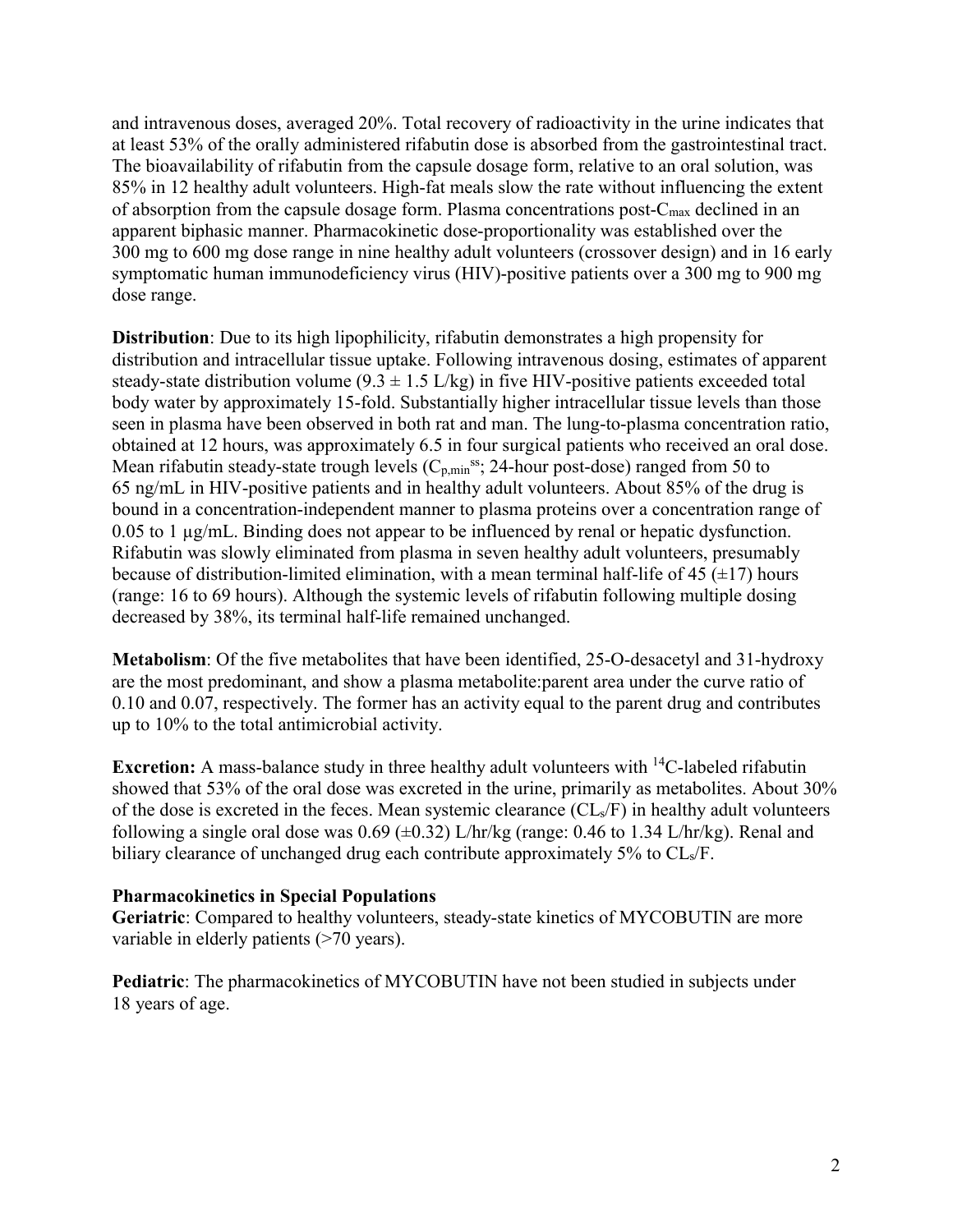**Renal Impairment:** The disposition of rifabutin (300 mg) was studied in 18 patients with varying degrees of renal function. Area under plasma concentration time curve (AUC) increased by about 71% in patients with severe renal impairment (creatinine clearance below 30 mL/min) compared to patients with creatinine clearance  $(Cr_{cl})$  between 61–74 mL/min. In patients with mild to moderate renal impairment ( $Cr_{c1}$  between 30–61 mL/min), the AUC increased by about 41%. In patients with severe renal impairment, carefully monitor for rifabutin associated adverse events. A reduction in the dosage of rifabutin is recommended for patients with  $Cr_{cl} < 30$  mL/min if toxicity is suspected (see **DOSAGE AND ADMINISTRATION**).

**Hepatic Impairment:** Mild hepatic impairment does not require a dose modification. The pharmacokinetics of rifabutin in patients with moderate and severe hepatic impairment is not known.

**Malabsorption in HIV-Infected Patients:** Alterations in gastric pH due to progressing HIV disease has been linked with malabsorption of some drugs used in HIV-positive patients (e.g., rifampin, isoniazid). Drug serum concentrations data from AIDS patients with varying disease severity (based on CD4+ counts) suggests that rifabutin absorption is not influenced by progressing HIV disease.

# **Drug-Drug Interactions (see also PRECAUTIONS-Drug Interactions)**

Multiple dosing of rifabutin has been associated with induction of hepatic metabolic enzymes of the CYP3A subfamily. Rifabutin's predominant metabolite (25-desacetyl rifabutin: LM565), may also contribute to this effect. Metabolic induction due to rifabutin is likely to produce a decrease in plasma concentrations of concomitantly administered drugs that are primarily metabolized by the CYP3A enzymes. Similarly concomitant medications that competitively inhibit the CYP3A activity may increase plasma concentrations of rifabutin.

# **CLINICAL STUDIES**

Two randomized, double-blind clinical trials (Study 023 and Study 027) compared MYCOBUTIN (300 mg/day) to placebo in patients with CDC-defined AIDS and CD4 counts  $\leq$ 200 cells/µL. These studies accrued patients from 2/90 through 2/92. Study 023 enrolled 590 patients, with a median CD4 cell count at study entry of 42 cells/µL (mean 61). Study 027 enrolled 556 patients with a median CD4 cell count at study entry of 40 cells/ $\mu$ L (mean 58).

Endpoints included the following:

- (1) MAC bacteremia, defined as at least one blood culture positive for *Mycobacterium avium* complex (MAC) bacteria.
- (2) Clinically significant disseminated MAC disease, defined as MAC bacteremia accompanied by signs or symptoms of serious MAC infection, including one or more of the following: fever, night sweats, rigors, weight loss, worsening anemia, and/or elevations in alkaline phosphatase.
- (3) Survival.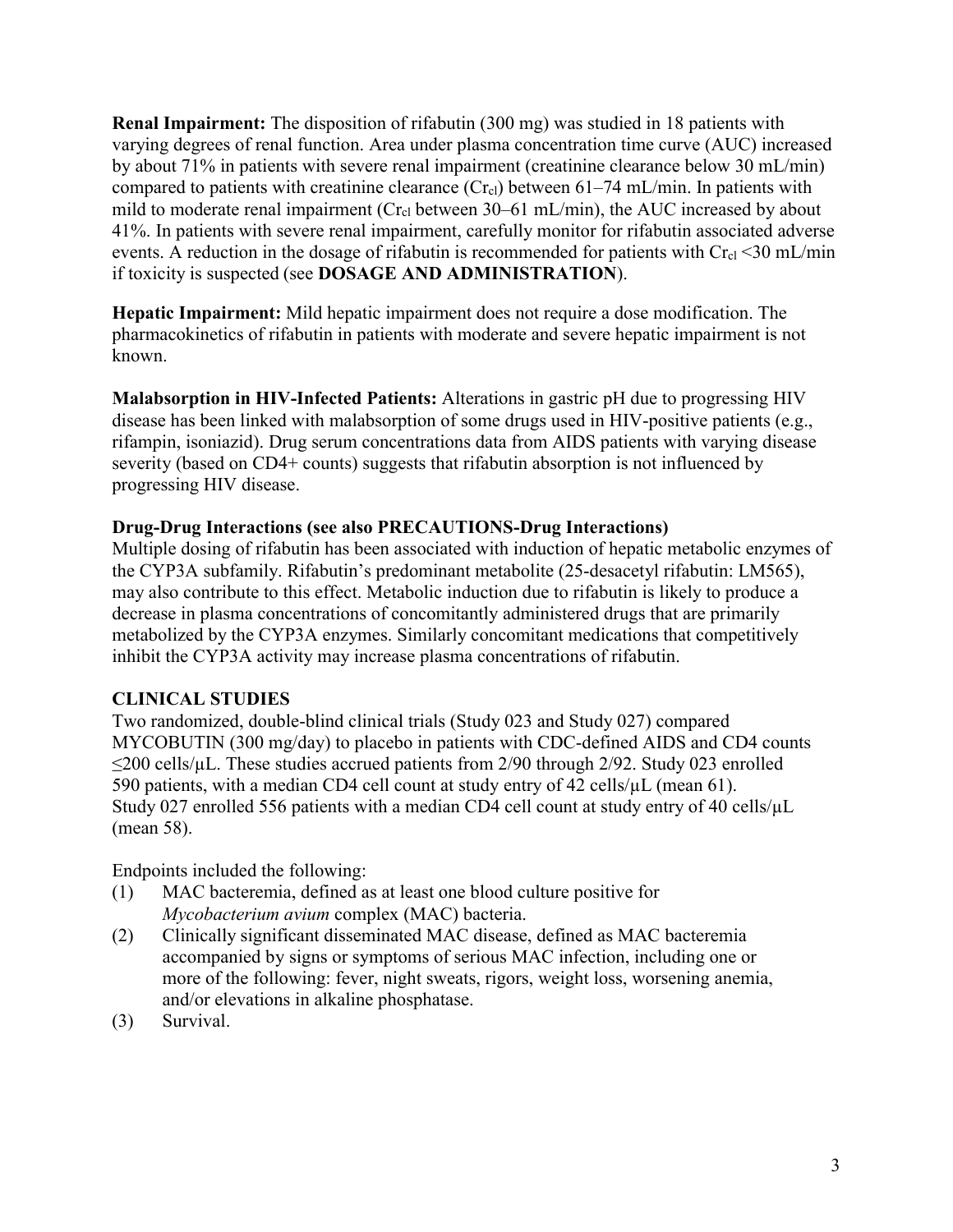### **MAC Bacteremia**

Participants who received MYCOBUTIN were one-third to one-half as likely to develop MAC bacteremia as were participants who received placebo. These results were statistically significant (Study 023:  $p<0.001$ ; Study 027:  $p = 0.002$ ).

In Study 023, the one-year cumulative incidence of MAC bacteremia, on an intent to treat basis, was 9% for patients randomized to MYCOBUTIN and 22% for patients randomized to placebo. In Study 027, these rates were 13% and 28% for patients receiving MYCOBUTIN and placebo, respectively.

Most cases of MAC bacteremia (approximately 90% in these studies) occurred among participants whose CD4 count at study entry was  $\leq 100$  cells/ $\mu$ L. The median and mean CD4 counts at onset of MAC bacteremia were 13 cells/µL and 24 cells/µL, respectively. These studies did not investigate the optimal time to begin MAC prophylaxis.

### **Clinically Significant Disseminated MAC Disease**

In association with the decreased incidence of bacteremia, patients on MYCOBUTIN showed reductions in the signs and symptoms of disseminated MAC disease, including fever, night sweats, weight loss, fatigue, abdominal pain, anemia, and hepatic dysfunction.

### **Survival**

The one-year survival rates in Study 023 were 77% for the group receiving MYCOBUTIN and 77% for the placebo group. In Study 027, the one-year survival rates were 77% for the group receiving MYCOBUTIN and 70% for the placebo group. These differences were not statistically significant.

# **Microbiology**

### Mechanism of Action

Rifabutin inhibits DNA-dependent RNA polymerase in susceptible strains of *Escherichia coli* and *Bacillus subtilis* but not in mammalian cells. In resistant strains of *E. coli*, rifabutin, like rifampin, did not inhibit this enzyme. It is not known whether rifabutin inhibits DNA-dependent RNA polymerase in *Mycobacterium avium* or in *M. intracellulare* which comprise *M. avium* complex (MAC).

# Susceptibility Testing

For specific information regarding susceptibility test interpretive criteria and associated test methods and quality control standards recognized by FDA for this drug, please see: <https://www.fda.gov/STIC>.

# *In Vitro* **Studies**

Rifabutin has demonstrated *in vitro* activity against *M. avium* complex (MAC) organisms isolated from both HIV-positive and HIV-negative people. While-gene probe techniques may be used to identify these two organisms, many reported studies did not distinguish between these two species. The vast majority of isolates from MAC-infected, HIV-positive people are *M. avium*, whereas in HIV-negative people, about 40% of the MAC isolates are *M. intracellulare*.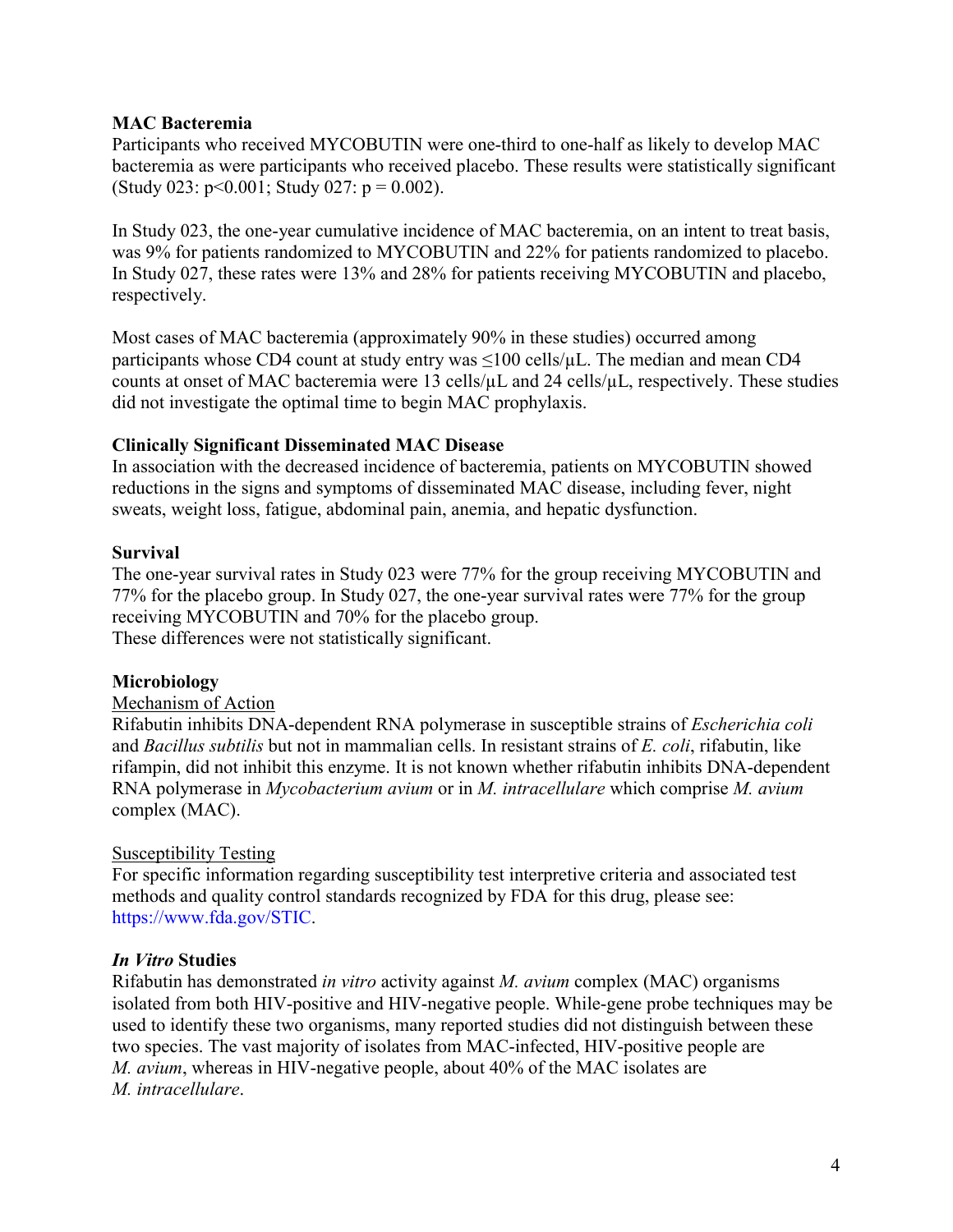Various *in vitro* methodologies employing broth or solid media, with and without polysorbate 80 (Tween 80), have been used to determine rifabutin MIC values for mycobacterial species. In general, MIC values determined in broth are several fold lower than that observed with methods employing solid media. Utilization of Tween 80 in these assays has been shown to further lower MIC values.

However, MIC values were substantially higher for egg-based compared to agar-based solid media.

Rifabutin activity against 211 MAC isolates from HIV-positive people was evaluated *in vitro* utilizing a radiometric broth and an agar dilution method. Results showed that 78% and 82% of these isolates had MIC<sub>99</sub> values of  $\leq$ 0.25 µg/mL and  $\leq$ 1.0 µg/mL, respectively, when evaluated by these two methods. Rifabutin was also shown to be active against phagocytized, *M. avium* complex in a mouse macrophage cell culture model.

Rifabutin has *in vitro* activity against many strains of *Mycobacterium tuberculosis*. In one study, utilizing the radiometric broth method, each of 17 and 20 rifampin-naive clinical isolates tested from the United States and Taiwan, respectively, were shown to be susceptible to rifabutin concentrations of  $\leq 0.125 \mu g/mL$ .

Cross-resistance between rifampin and rifabutin is commonly observed with *M. tuberculosis* and *M. avium* complex isolates. Isolates of *M. tuberculosis* resistant to rifampin are likely to be resistant to rifabutin. Rifampicin and rifabutin MIC<sup>99</sup> values against 523 isolates of *M. avium* complex were determined utilizing the agar dilution method (Heifets, Leonid B. and Iseman, Michael D. Determination of *in vitro* susceptibility of Mycobacteria to Ansamycin. Am. Rev. Respir. Dis. 1985; 132(3):710–711).

|                                                      |                             | % of Strains Susceptible/Resistant to<br>Different Concentrations of Rifabutin (µg/mL) |                                   |                              |                       |
|------------------------------------------------------|-----------------------------|----------------------------------------------------------------------------------------|-----------------------------------|------------------------------|-----------------------|
| <b>Susceptibility to</b><br>Rifampin<br>$(\mu g/mL)$ | Number of<br><b>Strains</b> | <b>Susceptible to</b><br>0.5                                                           | <b>Resistant to</b><br>$0.5$ only | <b>Resistant</b><br>to $1.0$ | Resistant<br>to $2.0$ |
| Susceptible to 1.0                                   | 30                          | 100.0                                                                                  | 0.0                               | 0.0                          | 0.0                   |
| Resistant to 1.0 only                                | 163                         | 88.3                                                                                   | 11.7                              | 0.0                          | 0.0                   |
| Resistant to 5.0                                     | 105                         | 38.0                                                                                   | 57.1                              | 2.9                          | 2.0                   |
| Resistant to 10.0                                    | 225                         | 20.0                                                                                   | 50.2                              | 19.6                         | 10.2                  |
| <b>TOTAL</b>                                         | 523                         | 49.5                                                                                   | 36.7                              | 9.0                          | 4.8                   |

**Table 1 Susceptibility of** *M. Avium* **Complex Strains to Rifampin and Rifabutin**

Rifabutin *in vitro* MIC<sup>99</sup> values of ≤0.5 µg/mL, determined by the agar dilution method, for *M. kansasii*, *M. gordonae* and *M. marinum* have been reported; however, the clinical significance of these results is unknown.

# **INDICATIONS AND USAGE**

MYCOBUTIN Capsules are indicated for the prevention of disseminated *Mycobacterium avium*  complex (MAC) disease in patients with advanced HIV infection.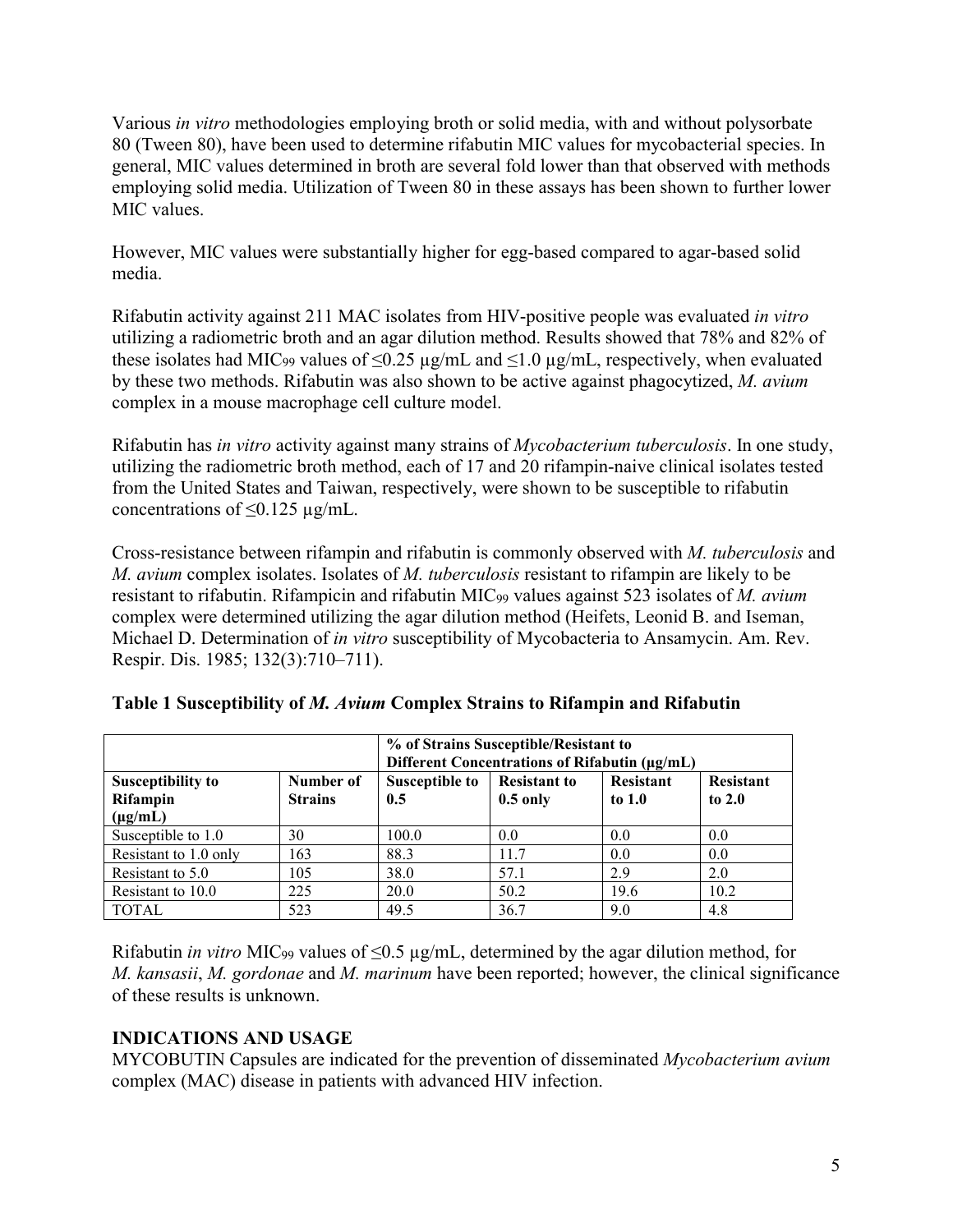# **CONTRAINDICATIONS**

MYCOBUTIN Capsules are contraindicated in patients who have had clinically significant hypersensitivity to rifabutin or to any other rifamycins.

# **WARNINGS**

### **Tuberculosis**

MYCOBUTIN Capsules must not be administered for MAC prophylaxis to patients with active tuberculosis. Patients who develop complaints consistent with active tuberculosis while on prophylaxis with MYCOBUTIN should be evaluated immediately, so that those with active disease may be given an effective combination regimen of anti-tuberculosis medications. Administration of MYCOBUTIN as a single agent to patients with active tuberculosis is likely to lead to the development of tuberculosis that is resistant both to MYCOBUTIN and to rifampin.

There is no evidence that MYCOBUTIN is an effective prophylaxis against *M. tuberculosis*. Patients requiring prophylaxis against both *M. tuberculosis* and *Mycobacterium avium* complex may be given isoniazid and MYCOBUTIN concurrently.

Tuberculosis in HIV-positive patients is common and may present with atypical or extrapulmonary findings. Patients are likely to have a nonreactive purified protein derivative (PPD) despite active disease. In addition to chest X-ray and sputum culture, the following studies may be useful in the diagnosis of tuberculosis in the HIV-positive patient: blood culture, urine culture, or biopsy of a suspicious lymph node.

### **MAC Treatment with Clarithromycin**

When MYCOBUTIN is used concomitantly with clarithromycin for MAC treatment, a decreased dose of MYCOBUTIN is recommended due to the increase in plasma concentrations of MYCOBUTIN (see **PRECAUTIONS-Drug Interactions, Table 2**).

# **Hypersensitivity and Related Reactions**

Hypersensitivity reactions may occur in patients receiving rifamycins. Signs and symptoms of these reactions may include hypotension, urticaria, angioedema, acute bronchospasm, conjunctivitis, thrombocytopenia, neutropenia or flu-like syndrome (weakness, fatigue, muscle pain, nausea, vomiting, headache, fever, chills, aches, rash, itching, sweats, dizziness, shortness of breath, chest pain, cough, syncope, palpitations). There have been reports of anaphylaxis with the use of rifamycins.

Monitor patients receiving MYCOBUTIN therapy for signs and/or symptoms of hypersensitivity reactions. If these symptoms occur, administer supportive measures and discontinue MYCOBUTIN.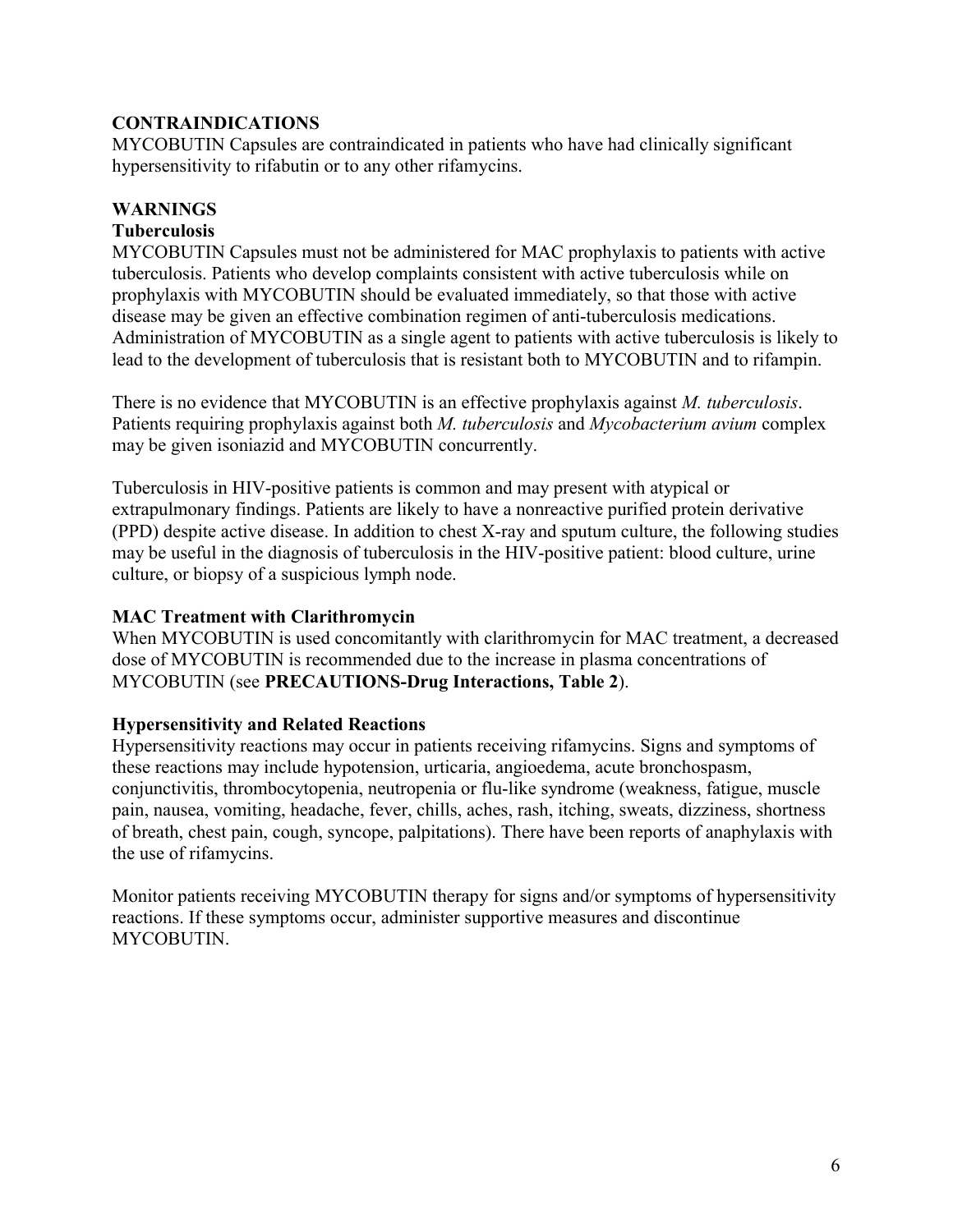# **Uveitis**

Due to the possible occurrence of uveitis, patients should also be carefully monitored when MYCOBUTIN is given in combination with clarithromycin (or other macrolides) and/or fluconazole and related compounds (see **PRECAUTIONS-Drug Interactions, Table 2**). If uveitis is suspected, the patient should be referred to an ophthalmologist and, if considered necessary, treatment with MYCOBUTIN should be suspended (see also **ADVERSE REACTIONS**).

# *Clostridioides difficile* **Associated Diarrhea**

*Clostridioides difficile* associated diarrhea (CDAD) has been reported with use of nearly all antibacterial agents, including MYCOBUTIN (rifabutin) Capsules, USP, and may range in severity from mild diarrhea to fatal colitis. Treatment with antibacterial agents alters the normal flora of the colon leading to overgrowth of *C. difficile*.

*C. difficile* produces toxins A and B which contribute to the development of CDAD. Hypertoxin producing strains of *C. difficile* cause increased morbidity and mortality, as these infections can be refractory to antimicrobial therapy and may require colectomy. CDAD must be considered in all patients who present with diarrhea following antibacterial use. Careful medical history is necessary since CDAD has been reported to occur over two months after the administration of antibacterial agents.

If CDAD is suspected or confirmed, ongoing antibacterial use not directed against *C. difficile* may need to be discontinued. Appropriate fluid and electrolyte management, protein supplementation, antibacterial treatment of *C. difficile*, and surgical evaluation should be instituted as clinically indicated.

# **Severe Cutaneous Adverse Reactions**

There have been reports of severe cutaneous adverse reactions (SCAR), such as Stevens-Johnson syndrome (SJS), toxic epidermal necrolysis (TEN), drug reaction with eosinophilia and systemic symptoms (DRESS), and acute generalized exanthematous pustulosis (AGEP) associated with MYCOBUTIN (see **ADVERSE REACTIONS**).

If patients develop a skin rash they should be monitored closely, and MYCOBUTIN discontinued if lesions progress. Specifically, for DRESS, a multi-system potential life-threatening SCAR, time to onset of the first symptoms may be prolonged. DRESS is a clinical diagnosis, and its clinical presentation remains the basis for decision making. An early withdrawal of MYCOBUTIN is essential because of the syndrome's mortality and visceral involvement (e.g., liver, bone marrow or kidney).

# **Antiretroviral Drug Interactions**

Protease inhibitors act as substrates or inhibitors of CYP3A4 mediated metabolism. Therefore, due to significant drug-drug interactions between protease inhibitors and rifabutin, their concomitant use should be based on the overall assessment of the patient and a patient-specific drug profile. The concomitant use of protease inhibitors may require at least a 50% reduction in rifabutin dose, and depending on the protease inhibitor, an adjustment of the antiretroviral drug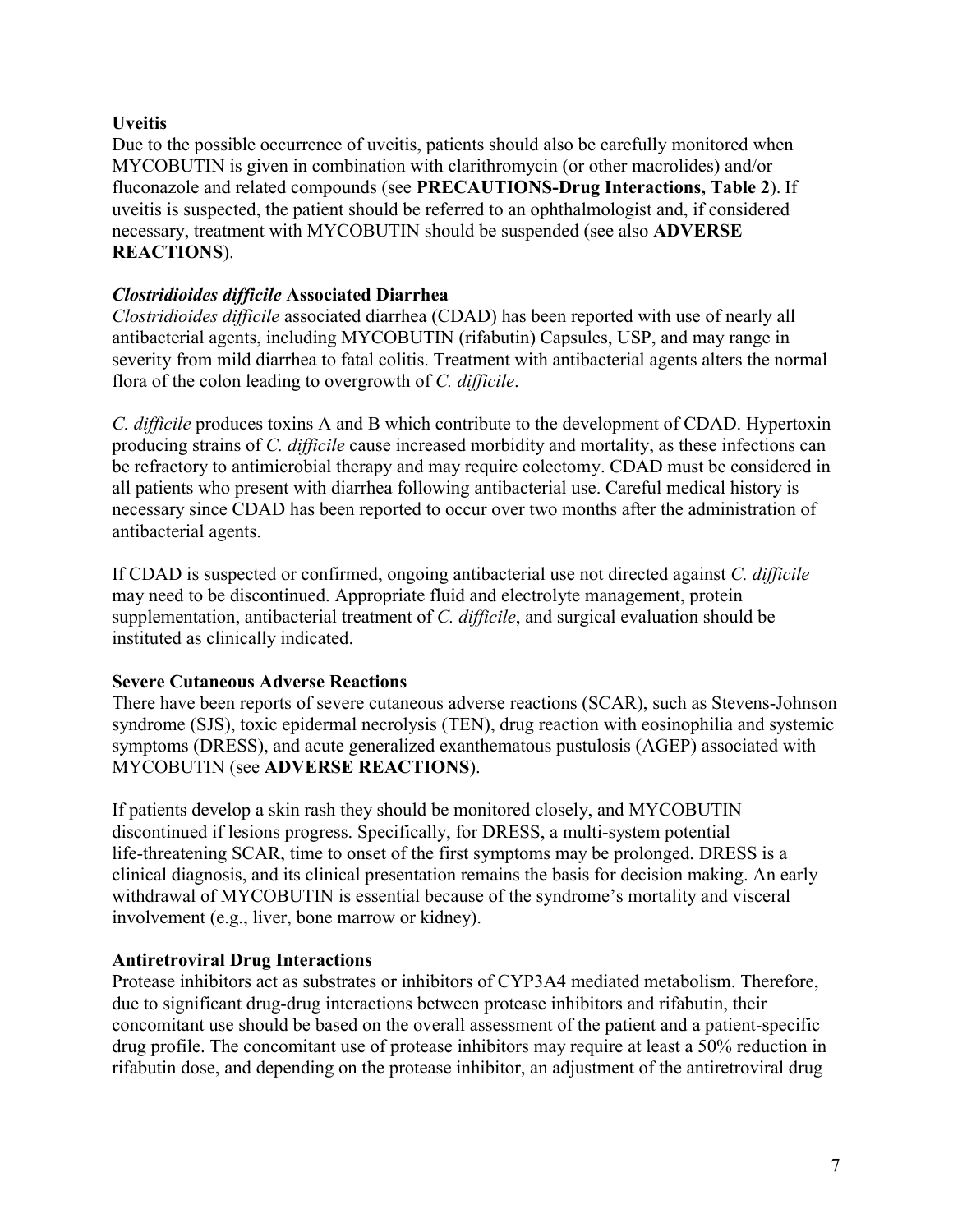dose. Increased monitoring for adverse events is recommended when using these drug combinations (see **PRECAUTIONS-Drug Interactions**).

MYCOBUTIN is a CYP3A inducer. Co-administration with antiretroviral drugs metabolized by CYP3A, including but not limited to products containing bictegravir, rilpivirine, or doravirine may decrease plasma concentrations of those antiretroviral drugs, which may lead to loss of virologic response and possible development of resistance. Therefore, co-administration with antiretroviral drugs metabolized by CYP3A is not recommended or there may be a need to increase the dose of antiretroviral drugs (see **PRECAUTIONS-Drug Interactions**).

For further recommendations, please refer to the most recent prescribing information of the antiretrovirals or contact the specific manufacturer.

### **PRECAUTIONS General**

Because treatment with MYCOBUTIN Capsules may be associated with neutropenia, and more rarely thrombocytopenia, physicians should consider obtaining hematologic studies periodically in patients receiving prophylaxis with MYCOBUTIN.

# **Information for Patients**

Patients should be advised of the signs and symptoms of both MAC and tuberculosis, and should be instructed to consult their physicians if they develop new complaints consistent with either of these diseases. In addition, since MYCOBUTIN may rarely be associated with myositis and uveitis, patients should be advised to notify their physicians if they develop signs or symptoms suggesting either of these disorders.

Urine, feces, saliva, sputum, perspiration, tears, and skin may be colored brown-orange with rifabutin and some of its metabolites. Soft contact lenses may be permanently stained. Patients to be treated with MYCOBUTIN should be made aware of these possibilities.

Diarrhea is a common problem caused by antibacterials which usually ends when the antibacterial is discontinued. Sometimes, after starting treatment with antibacterials, patients can develop watery and bloody stools (with or without stomach cramps and fever) even as late as two or more months after having taken the last dose of the antibacterial. If this occurs, patients should contact their physician as soon as possible.

# **Drug Interactions**

**Effect of Rifabutin on the Pharmacokinetics of Other Drugs**: Rifabutin induces CYP3A enzymes and therefore may reduce the plasma concentrations of drugs metabolized by those enzymes. This effect may reduce the efficacy of standard doses of such drugs, which include itraconazole, clarithromycin, and saquinavir.

**Effect of Other Drugs on Rifabutin Pharmacokinetics**: Some drugs that inhibit CYP3A may significantly increase the plasma concentration of rifabutin. Therefore, carefully monitor for rifabutin associated adverse events in those patients also receiving CYP3A inhibitors, which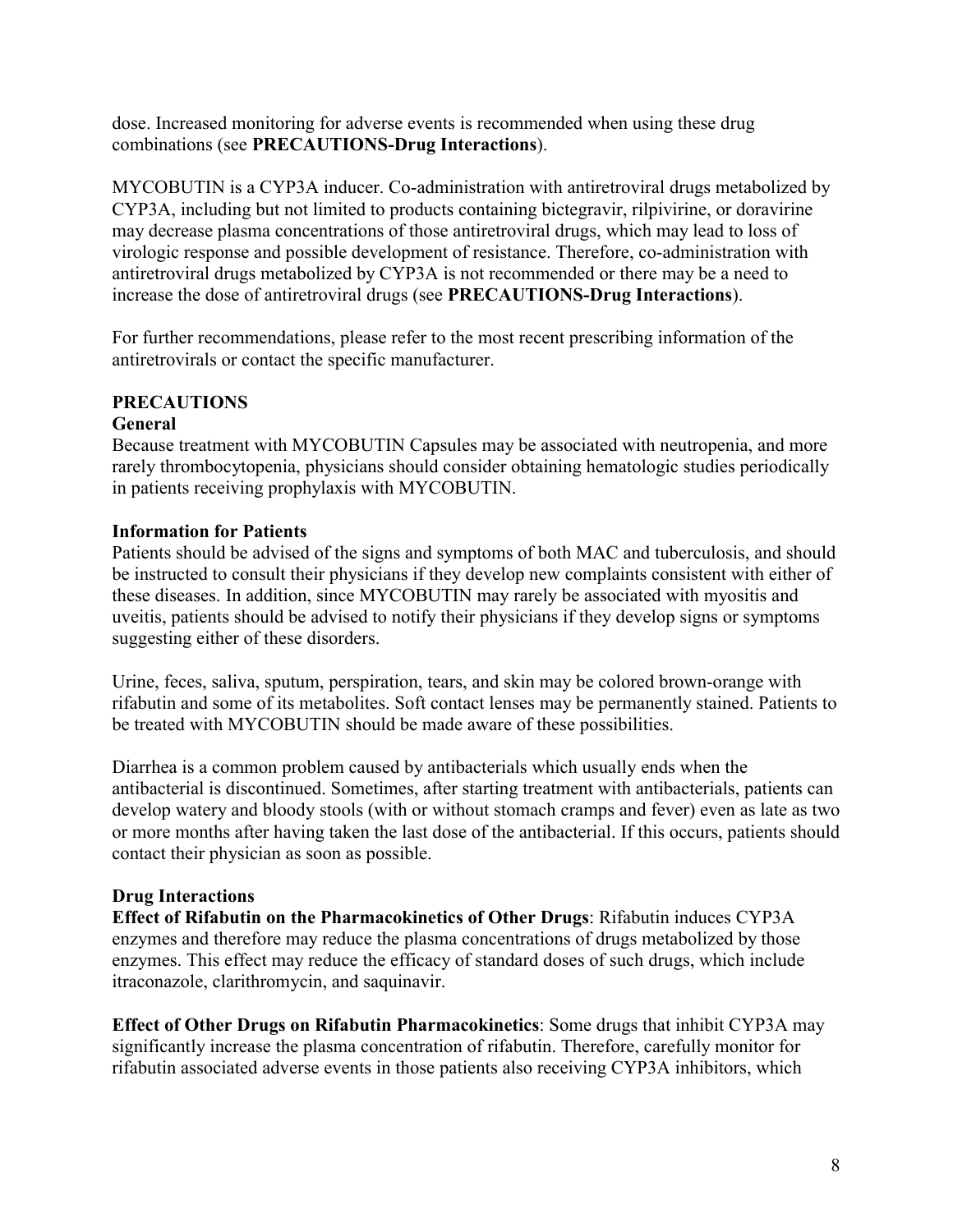include fluconazole and clarithromycin. In some cases, the dosage of MYCOBUTIN may need to be reduced when it is coadministered with CYP3A inhibitors.

Table 2 summarizes the results and magnitude of the pertinent drug interactions assessed with rifabutin. The clinical relevance of these interactions and subsequent dose modifications should be judged in light of the population studied, severity of the disease, patient's drug profile, and the likely impact on the risk/benefit ratio.

| Coadministered<br>drug      | Dosing regimen<br>of<br>coadministered<br>drug                            | <b>Dosing</b><br>regimen<br>of<br>rifabutin        | <b>Study</b><br>population<br>(n) | <b>Effect on</b><br>rifabutin                                                 | <b>Effect</b> on<br>coadministered<br>drug                                                                        | Recommendation                                                                                                                                                                                                                                                                                                                                |
|-----------------------------|---------------------------------------------------------------------------|----------------------------------------------------|-----------------------------------|-------------------------------------------------------------------------------|-------------------------------------------------------------------------------------------------------------------|-----------------------------------------------------------------------------------------------------------------------------------------------------------------------------------------------------------------------------------------------------------------------------------------------------------------------------------------------|
| <b>ANTIRETROVIRALS</b>      |                                                                           |                                                    |                                   |                                                                               |                                                                                                                   |                                                                                                                                                                                                                                                                                                                                               |
| Amprenavir                  | 1200 mg twice a<br>day for 10 days                                        | 300 mg<br>once a day<br>for<br>10 days             | Healthy<br>male<br>subjects $(6)$ | ↑ AUC by<br>193%,<br>$\uparrow$ C <sub>max</sub> by<br>119%                   | $\leftrightarrow$                                                                                                 | Reduce rifabutin dose by<br>at least 50%. Monitor<br>closely for adverse<br>reactions.                                                                                                                                                                                                                                                        |
| Bictegravir                 | 75 mg once a day                                                          | $300$ mg<br>once a day<br>(fasted)                 | Healthy<br>subjects               | $\overline{ND}$                                                               | ↓ AUC 38%<br>$\downarrow$ C <sub>min</sub> 56%<br>$\downarrow$ C <sub>max</sub> 20%                               | Co-administration of<br>rifabutin with Biktarvy<br>(bictegravir/emtricitabin<br>e/tenofovir alafenamide)<br>is not recommended due<br>to an expected decrease<br>in tenofovir alafenamide<br>in addition to the<br>reported reduction in<br>bictegravir. Refer to<br><b>Biktarvy</b> prescribing<br>information for<br>additional information |
| Delavirdine                 | 400 mg three<br>times a day                                               | $300$ mg<br>once a day                             | HIV-<br>infected<br>patients (7)  | ↑ AUC by<br>230%,<br>$\uparrow$ C <sub>max</sub> by<br>128%                   | ↓ AUC by 80%,<br>$\downarrow$ C <sub>max</sub> by 75%,<br>$\downarrow$ C <sub>min</sub> by 17%                    | <b>CONTRAINDICATED</b>                                                                                                                                                                                                                                                                                                                        |
| Didanosine                  | 167 or 250 mg<br>twice a day for<br>12 days                               | 300 or<br>$600$ mg<br>once a day<br>for<br>12 days | HIV-<br>infected<br>patients (11) | $\leftrightarrow$                                                             | $\leftrightarrow$                                                                                                 |                                                                                                                                                                                                                                                                                                                                               |
| Doravirine                  | 100 mg single<br>dose                                                     | 300 mg<br>once a day<br>for<br>16 days             | Healthy<br>subjects (12)          | <b>ND</b>                                                                     | ↓ 50% in AUC,<br>$\downarrow$ 68% in C <sub>24</sub><br>$\leftrightarrow$ in C <sub>max</sub>                     | If concomitant use is<br>necessary, increase the<br>doravirine dosage as<br>instructed in<br>doravirine-containing<br>product prescribing<br>information.                                                                                                                                                                                     |
| Fosamprenavir/<br>ritonavir | 700 mg twice a<br>day plus ritonavir<br>100 mg twice a<br>day for 2 weeks | $150$ mg<br>every<br>other day<br>for<br>2 weeks   | Healthy<br>subjects $(15)$        | $\leftrightarrow$ AUC <sup>a</sup><br>$\downarrow$ C <sub>max</sub> by<br>15% | $\uparrow$ AUC by 35% <sup>b</sup> ,<br>$\uparrow$ C <sub>max</sub> by 36%,<br>$\uparrow$ C <sub>min</sub> by 36% | Reduce rifabutin dose by<br>at least 75% (to a<br>maximum 150 mg every<br>other day or three times<br>per week) when given                                                                                                                                                                                                                    |

# **Table 2 Rifabutin Interaction Studies**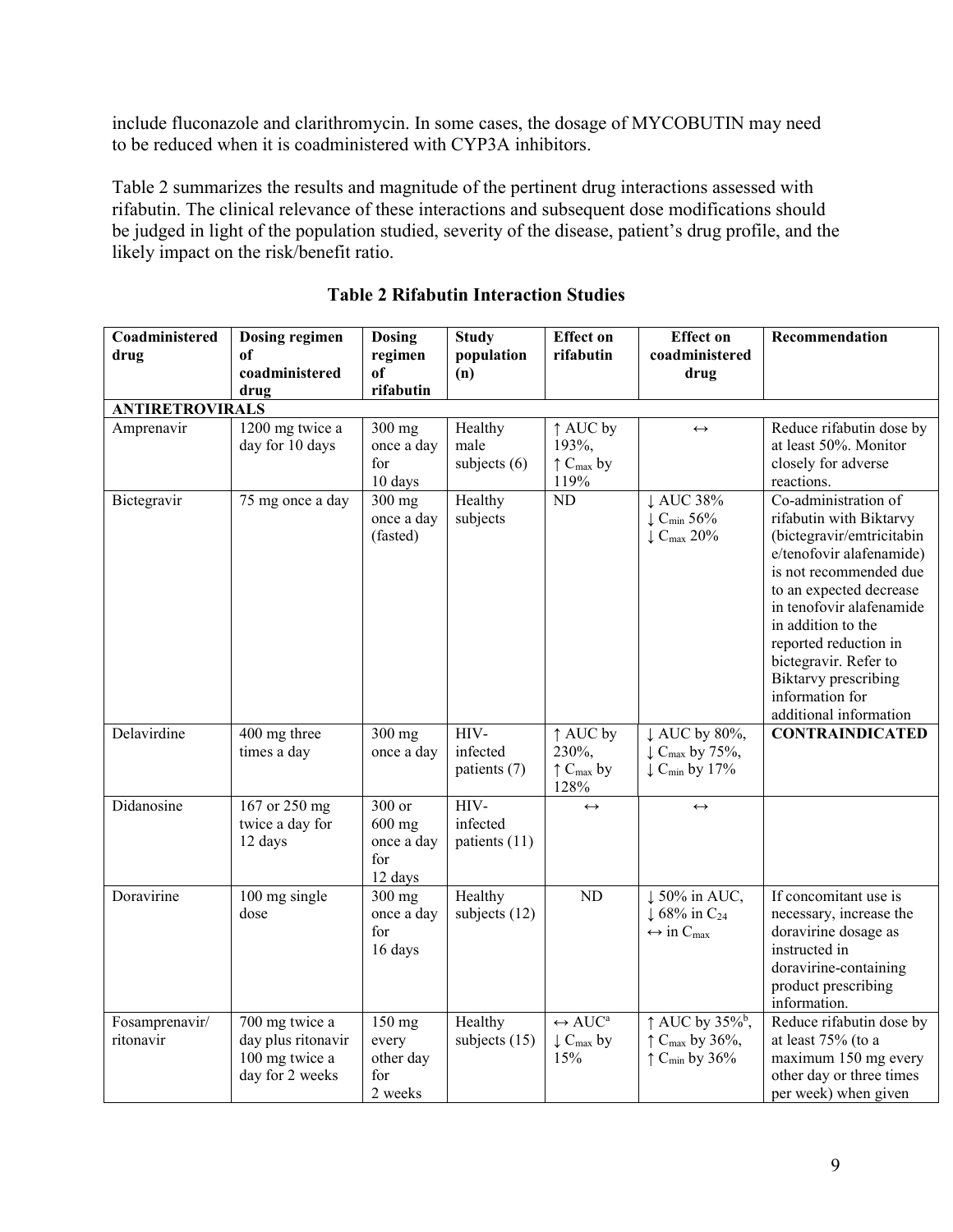| Coadministered<br>drug   | Dosing regimen<br>of<br>coadministered<br>drug  | <b>Dosing</b><br>regimen<br>of<br>rifabutin             | <b>Study</b><br>population<br>(n) | <b>Effect on</b><br>rifabutin                                          | <b>Effect on</b><br>coadministered<br>drug                                                              | Recommendation                                                                                                                                                                                                                                                                                                                         |
|--------------------------|-------------------------------------------------|---------------------------------------------------------|-----------------------------------|------------------------------------------------------------------------|---------------------------------------------------------------------------------------------------------|----------------------------------------------------------------------------------------------------------------------------------------------------------------------------------------------------------------------------------------------------------------------------------------------------------------------------------------|
|                          |                                                 |                                                         |                                   |                                                                        |                                                                                                         | with<br>fosamprenavir/ritonavir<br>combination.                                                                                                                                                                                                                                                                                        |
| Indinavir                | 800 mg three<br>times a day for<br>10 days      | 300 mg<br>once a day<br>for<br>10 days                  | Healthy<br>subjects (10)          | ↑ AUC by<br>173%,<br>$\uparrow$ C <sub>max</sub> by<br>134%            | ↓ AUC by 34%,<br>$\downarrow$ C <sub>max</sub> by 25%,<br>$\downarrow$ C <sub>min</sub> by 39%          | Reduce rifabutin dose by<br>50%, and increase<br>indinavir dose from<br>800 mg to 1000 mg three<br>times a day.                                                                                                                                                                                                                        |
| Lopinavir/<br>ritonavir  | 400/100 mg twice<br>a day for 20 days           | 150 mg<br>once a day<br>for<br>10 days                  | Healthy<br>subjects $(14)$        | ↑ AUC by<br>203% c<br>$\downarrow$ C <sub>max</sub> by<br>112%         | $\leftrightarrow$                                                                                       | Reduce rifabutin dose by<br>at least 75% (to a<br>maximum 150 mg every<br>other day or three times<br>per week) when given<br>with lopinavir/ritonavir<br>combination. Monitor<br>closely for adverse<br>reactions. Reduce<br>rifabutin dosage further,<br>as needed.                                                                  |
| Saquinavir/<br>ritonavir | 1000/100 mg<br>twice a day for<br>14 or 22 days | 150 mg<br>every<br>3 days for<br>21-22 day<br>${\bf S}$ | Healthy<br>subjects               | ↑ AUC by<br>53% d<br>$\uparrow$ C <sub>max</sub> by<br>88%<br>$(n=11)$ | ↓ AUC by 13%,<br>$\downarrow$ C <sub>max</sub> by 15%,<br>$(n=19)$                                      | Reduce rifabutin dose by<br>at least 75% (to a<br>maximum 150 mg every<br>other day or three times<br>per week) when given<br>with saquinavir/ritonavir<br>combination. Monitor<br>closely for adverse<br>reactions.                                                                                                                   |
| Rilpivirine              | 25 mg once a day                                | 300 mg<br>once a day                                    | Healthy<br>subjects (18)          | <b>ND</b>                                                              | $\downarrow$ AUC by 42%<br>$\downarrow$ C <sub>min</sub> by 48%<br>$\downarrow$ C <sub>max</sub> by 31% | Co-administration of<br>rifabutin with Odefsey<br>(rilpivirine/tenofovir<br>alafenamide/emtricitabin<br>e) is not recommended,<br>due to an expected<br>decrease in tenofovir<br>alafenamide in addition<br>to the reported reduction<br>in rilpivirine. Refer to<br>Odefsey prescribing<br>information for<br>additional information. |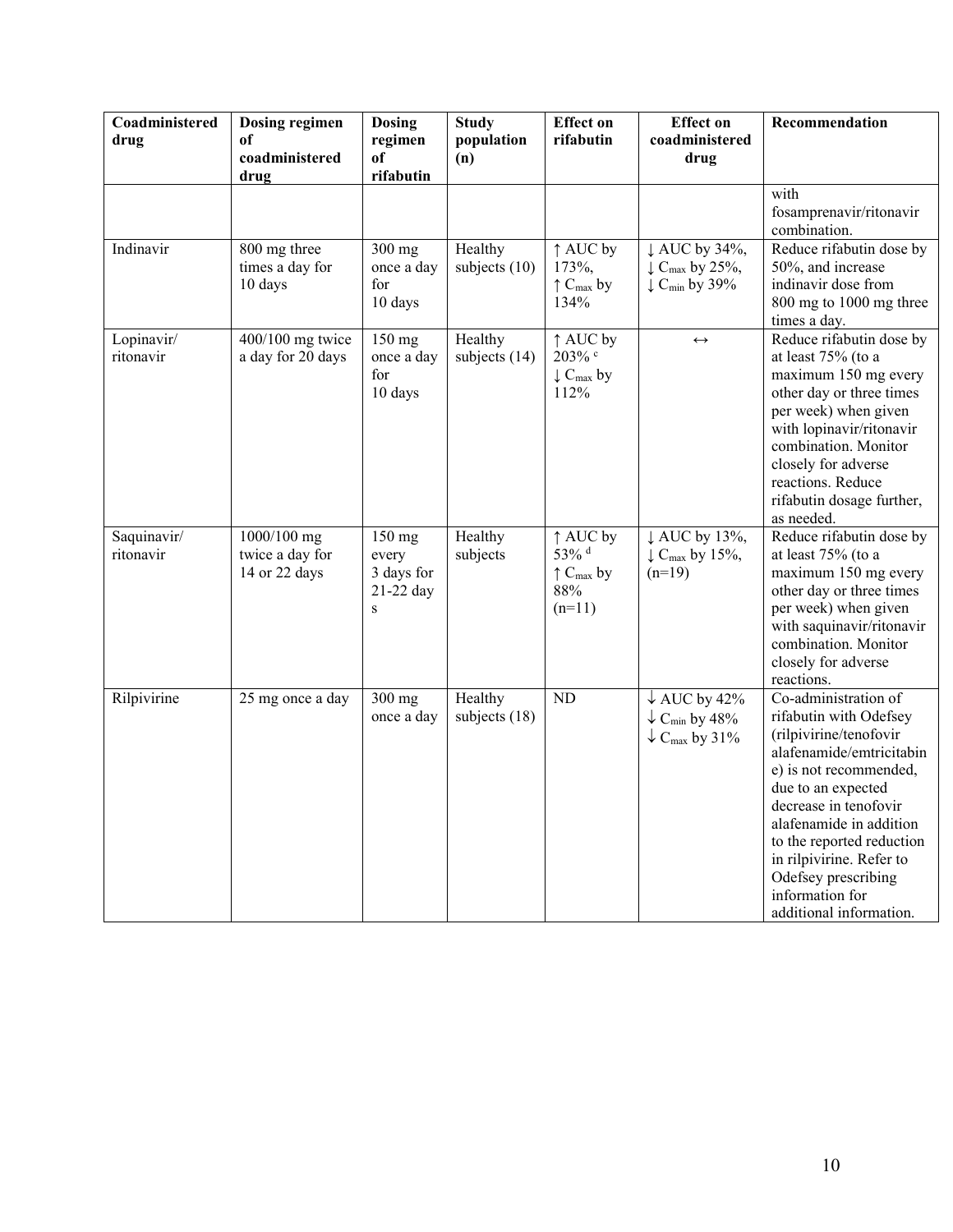| Coadministered           | Dosing regimen                            | <b>Dosing</b>                            | <b>Study</b>                      | <b>Effect on</b>                                            | <b>Effect on</b>                                       | Recommendation                                                                                                                                                                                                                                                         |
|--------------------------|-------------------------------------------|------------------------------------------|-----------------------------------|-------------------------------------------------------------|--------------------------------------------------------|------------------------------------------------------------------------------------------------------------------------------------------------------------------------------------------------------------------------------------------------------------------------|
| drug                     | of                                        | regimen                                  | population                        | rifabutin                                                   | coadministered                                         |                                                                                                                                                                                                                                                                        |
|                          | coadministered                            | of<br>rifabutin                          | (n)                               |                                                             | drug                                                   |                                                                                                                                                                                                                                                                        |
| Ritonavir                | drug<br>500 mg twice a<br>day for 10 days | 150 mg<br>once a day<br>for<br>16 days   | Healthy<br>subjects $(5)$         | ↑ AUC by<br>300%,<br>$\uparrow$ C <sub>max</sub> by<br>150% | ND                                                     | Reduce rifabutin dose by<br>at least 75% (to a<br>maximum 150 mg every<br>other day or three times<br>per week) when given<br>with lopinavir/ritonavir<br>combination. Monitor<br>closely for adverse<br>reactions. Reduce<br>rifabutin dosage further,<br>as needed.  |
| Tipranavir/<br>ritonavir | 500/200 twice a<br>day for 15 doses       | 150 mg<br>single<br>dose                 | Healthy<br>subjects (20)          | ↑ AUC by<br>190%,<br>$\uparrow$ C <sub>max</sub> by<br>70%  | $\leftrightarrow$                                      | Reduce rifabutin dose by<br>at least 75% (to a<br>maximum 150 mg every<br>other day or three times<br>per week) when given<br>with tipranavir/ritonavir<br>combination. Monitor<br>closely for adverse<br>reactions. Reduce<br>rifabutin dosage further,<br>as needed. |
| Nelfinavir               | 1250 mg twice a<br>day for 7-8 days       | $150$ mg<br>once a day<br>for 8 days     | HIV-<br>infected<br>patients (11) | ↑ AUC by<br>83%, e<br>$\uparrow$ C <sub>max</sub> by<br>19% | $\leftrightarrow$                                      | Reduce rifabutin dose by<br>50% (to 150 mg once a<br>day) and increase the<br>nelfinavir dose to 1250<br>mg twice a day.                                                                                                                                               |
| Zidovudine               | 100 or 200 mg<br>every four hours         | 300 or<br>450 mg<br>once a day           | HIV-<br>infected<br>patients (16) | $\leftrightarrow$                                           | ↓ AUC by 32%,<br>$\downarrow$ C <sub>max</sub> by 48%, | Because zidovudine<br>levels remained within<br>the therapeutic range<br>during co-administration<br>of rifabutin, dosage<br>adjustments are not<br>necessary.                                                                                                         |
| <b>ANTIFUNGALS</b>       |                                           |                                          |                                   |                                                             |                                                        |                                                                                                                                                                                                                                                                        |
| Fluconazole              | 200 mg once a<br>day for 2 weeks          | $300$ mg<br>once a day<br>for<br>2 weeks | HIV-<br>infected<br>patients (12) | ↑ AUC by<br>82%,<br>$\uparrow$ $C_{\text{max}}$ by<br>88%   | $\leftrightarrow$                                      | Monitor for rifabutin<br>associated adverse<br>events. Reduce rifabutin<br>dose or suspend<br>MYCOBUTIN use if<br>toxicity is suspected.                                                                                                                               |
| Posaconazole             | 200 mg once a<br>day for 10 days          | 300 mg<br>once a day<br>for<br>17 days   | Healthy<br>subjects $(8)$         | ↑ AUC by<br>72%,<br>$\uparrow$ C <sub>max</sub> by<br>31%   | ↓ AUC by 49%,<br>$\downarrow$ C <sub>max</sub> by 43%  | If co-administration of<br>these two drugs cannot<br>be avoided, patients<br>should be monitored for<br>adverse events<br>associated with rifabutin<br>administration, and lack<br>of posaconazole<br>efficacy.                                                        |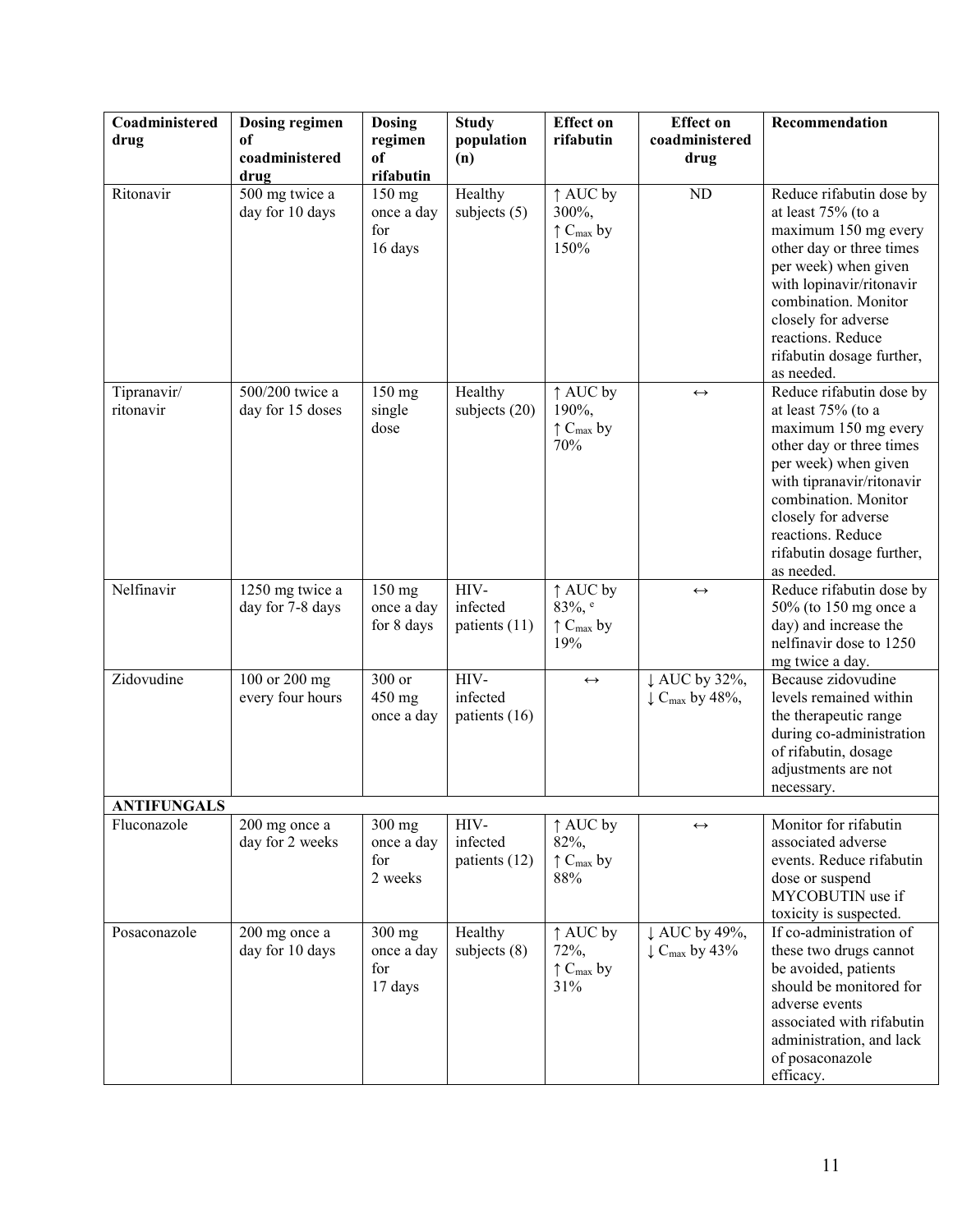| Coadministered<br>drug            | <b>Dosing regimen</b><br>of                                             | <b>Dosing</b><br>regimen             | <b>Study</b><br>population         | <b>Effect on</b><br>rifabutin                                        | <b>Effect</b> on<br>coadministered                                | Recommendation                                                                                                                                                                                                                                                                                                                                                                                                                                     |
|-----------------------------------|-------------------------------------------------------------------------|--------------------------------------|------------------------------------|----------------------------------------------------------------------|-------------------------------------------------------------------|----------------------------------------------------------------------------------------------------------------------------------------------------------------------------------------------------------------------------------------------------------------------------------------------------------------------------------------------------------------------------------------------------------------------------------------------------|
|                                   | coadministered<br>drug                                                  | of<br>rifabutin                      | (n)                                |                                                                      | drug                                                              |                                                                                                                                                                                                                                                                                                                                                                                                                                                    |
| Itraconazole                      | 200 mg once a<br>day                                                    | 300 mg<br>once a day                 | HIV-<br>Infected<br>patients (6)   | $\uparrow^f$                                                         | $\downarrow$ AUC by 70%,<br>$\downarrow$ C <sub>max</sub> by 75%, | If co-administration of<br>these two drugs cannot<br>be avoided, patients<br>should be monitored for<br>adverse events<br>associated with rifabutin<br>administration, and lack<br>of itraconazole efficacy.<br>In a separate study, one<br>case of uveitis was<br>associated with increased<br>serum rifabutin levels<br>following<br>co-administration of<br>rifabutin (300 mg once a<br>day) with itraconazole<br>$(600-900$ mg once a<br>day). |
| Voriconazole                      | 400 mg twice a<br>day for 7 days<br>(maintenance<br>dose)               | $300$ mg<br>once a day<br>for 7 days | Healthy<br>male<br>subjects $(12)$ | $\uparrow$ AUC by<br>331%,<br>$\uparrow$ C <sub>max</sub> by<br>195% | ↑ AUC by<br>$~100\%,$<br>$\uparrow C_{max}$ by<br>$~100\%$ g      | <b>CONTRAINDICATED</b>                                                                                                                                                                                                                                                                                                                                                                                                                             |
|                                   | <b>ANTI-PCP</b> (Pneumocystis carinii pneumonia)                        |                                      |                                    |                                                                      |                                                                   |                                                                                                                                                                                                                                                                                                                                                                                                                                                    |
| Dapsone                           | 50 mg once a day                                                        | 300 mg<br>once a day                 | HIV-<br>infected<br>patients (16)  | ND                                                                   | ↓ AUC by<br>27 - 40%                                              |                                                                                                                                                                                                                                                                                                                                                                                                                                                    |
| Sulfamethoxazol<br>e-Trimethoprim | $800/160$ mg                                                            | 300 mg<br>once a day                 | HIV-<br>infected<br>patients (12)  | $\leftrightarrow$                                                    | ↓ AUC by<br>15-20%                                                |                                                                                                                                                                                                                                                                                                                                                                                                                                                    |
|                                   | <b>ANTI-MAC</b> (Mycobacterium avium intracellulare complex)            |                                      |                                    |                                                                      |                                                                   |                                                                                                                                                                                                                                                                                                                                                                                                                                                    |
| Azithromycin                      | 500 mg once a<br>day for 1 day,<br>then 250 mg once<br>a day for 9 days | $300$ mg<br>once a day               | Healthy<br>subjects $(6)$          | $\leftrightarrow$                                                    | $\leftrightarrow$                                                 |                                                                                                                                                                                                                                                                                                                                                                                                                                                    |
| Clarithromycin                    | $\overline{500}$ mg twice a<br>day                                      | $300$ mg<br>once a day               | HIV-<br>infected<br>patients (12)  | ↑ AUC by<br>75%                                                      | $\downarrow$ AUC by 50%                                           | Monitor for rifabutin<br>associated adverse<br>events. Reduce dose or<br>suspend use of<br>MYCOBUTIN if<br>toxicity is suspected.<br>Alternative treatment for<br>clarithromycin should be<br>considered when treating<br>patients receiving<br>rifabutin                                                                                                                                                                                          |
| <b>ANTI-TB</b> (Tuberculosis)     |                                                                         |                                      |                                    |                                                                      |                                                                   |                                                                                                                                                                                                                                                                                                                                                                                                                                                    |
| Ethambutol                        | 1200 mg                                                                 | $300$ mg<br>once a day<br>for 7 days | Healthy<br>subjects $(10)$         | ND                                                                   | $\leftrightarrow$                                                 |                                                                                                                                                                                                                                                                                                                                                                                                                                                    |
| Isoniazid                         | 300 mg                                                                  | $300$ mg<br>once a day               | Healthy<br>subjects $(6)$          | ND                                                                   | $\longleftrightarrow$                                             |                                                                                                                                                                                                                                                                                                                                                                                                                                                    |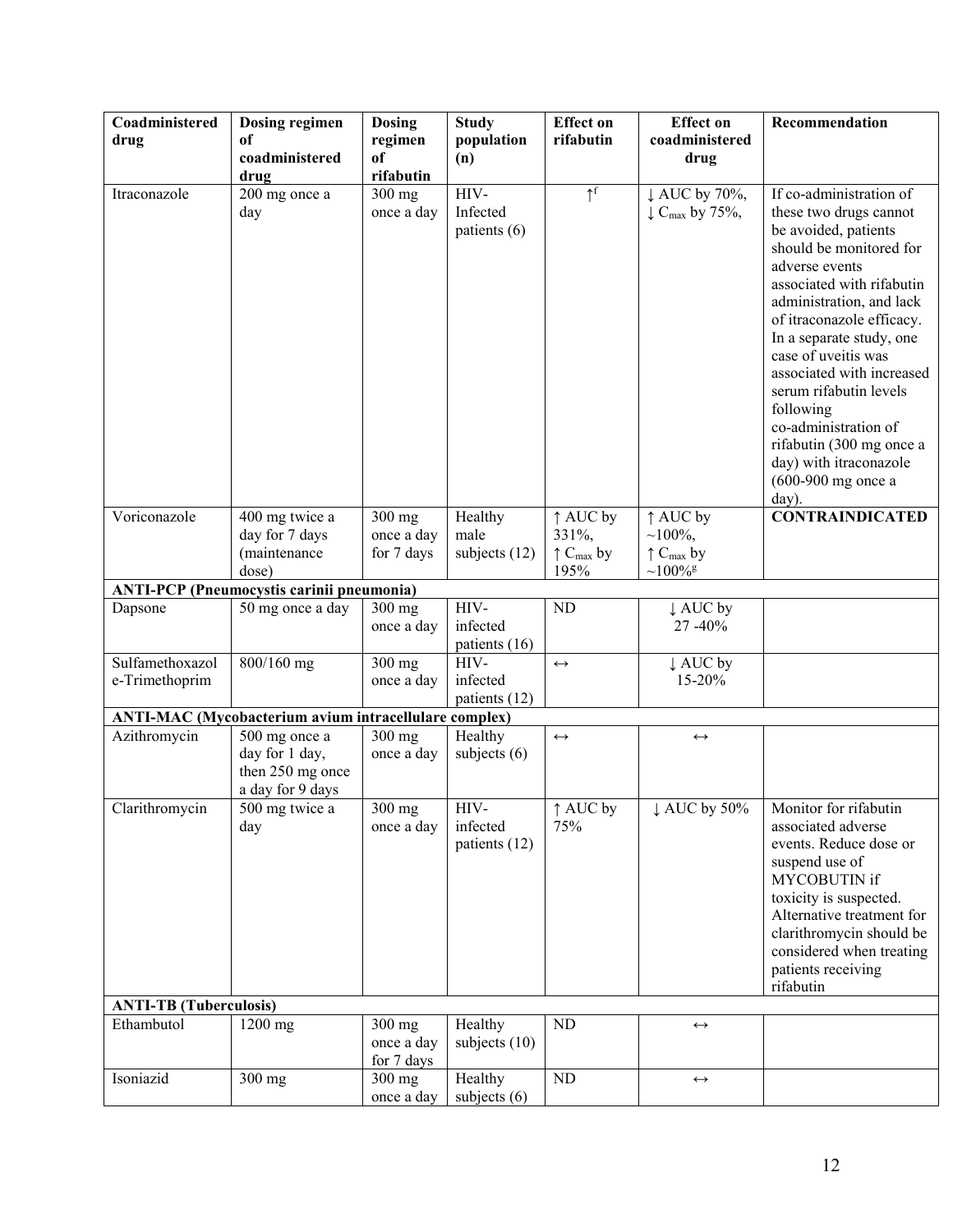| Coadministered<br>drug                            | Dosing regimen<br>of<br>coadministered<br>drug      | <b>Dosing</b><br>regimen<br>оf<br>rifabutin        | <b>Study</b><br>population<br>(n)    | <b>Effect</b> on<br>rifabutin | <b>Effect</b> on<br>coadministered<br>drug                                                     | Recommendation                                                                                 |
|---------------------------------------------------|-----------------------------------------------------|----------------------------------------------------|--------------------------------------|-------------------------------|------------------------------------------------------------------------------------------------|------------------------------------------------------------------------------------------------|
|                                                   |                                                     | for 7 days                                         |                                      |                               |                                                                                                |                                                                                                |
| <b>OTHER</b><br>Methadone                         | $20 - 100$ mg once<br>a day                         | $300$ mg<br>once a day<br>for<br>13 days           | HIV-<br>infected<br>patients (24)    | ND                            | $\leftrightarrow$                                                                              |                                                                                                |
| Ethinylestradiol<br>(EE)<br>Norethindrone<br>(NE) | $35 \text{ mg EE} / 1 \text{ mg}$<br>NE for 21 days | $300$ mg<br>once a day<br>for<br>$10 \text{ days}$ | Healthy<br>female<br>subjects $(22)$ | ND                            | EE: ↓ AUC by<br>35%, $\downarrow$ C <sub>max</sub> by<br>20%<br>$NE: \downarrow AUC$ by<br>46% | Patients should be<br>advised to use additional<br>or alternative methods of<br>contraception. |
| Theophylline                                      | $5 \text{ mg/kg}$                                   | $300$ mg<br>for $14$<br>days                       | Healthy<br>subjects $(11)$           | ND                            | $\leftrightarrow$                                                                              |                                                                                                |

↑ indicates increase; ↓ indicates decrease; ↔ indicates no significant change ND - No Data

AUC - Area under the Concentration vs. Time Curve;  $C_{\text{max}}$  - Maximum serum concentration;  $C_{\text{min}}$  – Minimum serum concentration

**a** compared to rifabutin 300 mg once a day alone

**b** compared to historical control (fosamprenavir/ritonavir 700/100 mg twice a day)

**c** also taking zidovudine 500 mg once a day

<sup>d</sup> compared to rifabutin 150 mg once a day alone

**e** compared to rifabutin 300 mg once a day alone

**<sup>f</sup>** data from a case report

<sup>g</sup> compared to voriconazole 200 mg twice a day alone

**Other drugs:** The structurally similar drug, rifampin, is known to reduce the plasma concentrations of a number of other drugs (see prescribing information for rifampin). Although a weaker enzyme inducer than rifampin, rifabutin may be expected to have some effect on those drugs as well.

#### **Carcinogenesis, Mutagenesis, Impairment of Fertility**

Long-term carcinogenicity studies were conducted with rifabutin in mice and in rats. Rifabutin was not carcinogenic in mice at doses up to 180 mg/kg/day, or approximately 36 times the recommended human daily dose. Rifabutin was not carcinogenic in the rat at doses up to 60 mg/kg/day, about 12 times the recommended human dose.

Rifabutin was not mutagenic in the bacterial mutation assay (Ames Test) using both rifabutin-susceptible and resistant strains. Rifabutin was not mutagenic in *Schizosaccharomyces pombe P<sup>1</sup>* and was not genotoxic in V-79 Chinese hamster cells, human lymphocytes *in vitro*, or mouse bone marrow cells *in vivo*.

Fertility was impaired in male rats given 160 mg/kg (32 times the recommended human daily dose).

#### **Pregnancy**

Rifabutin should be used in pregnant women only if the potential benefit justifies the potential risk to the fetus. There are no adequate and well-controlled studies in pregnant or breastfeeding women.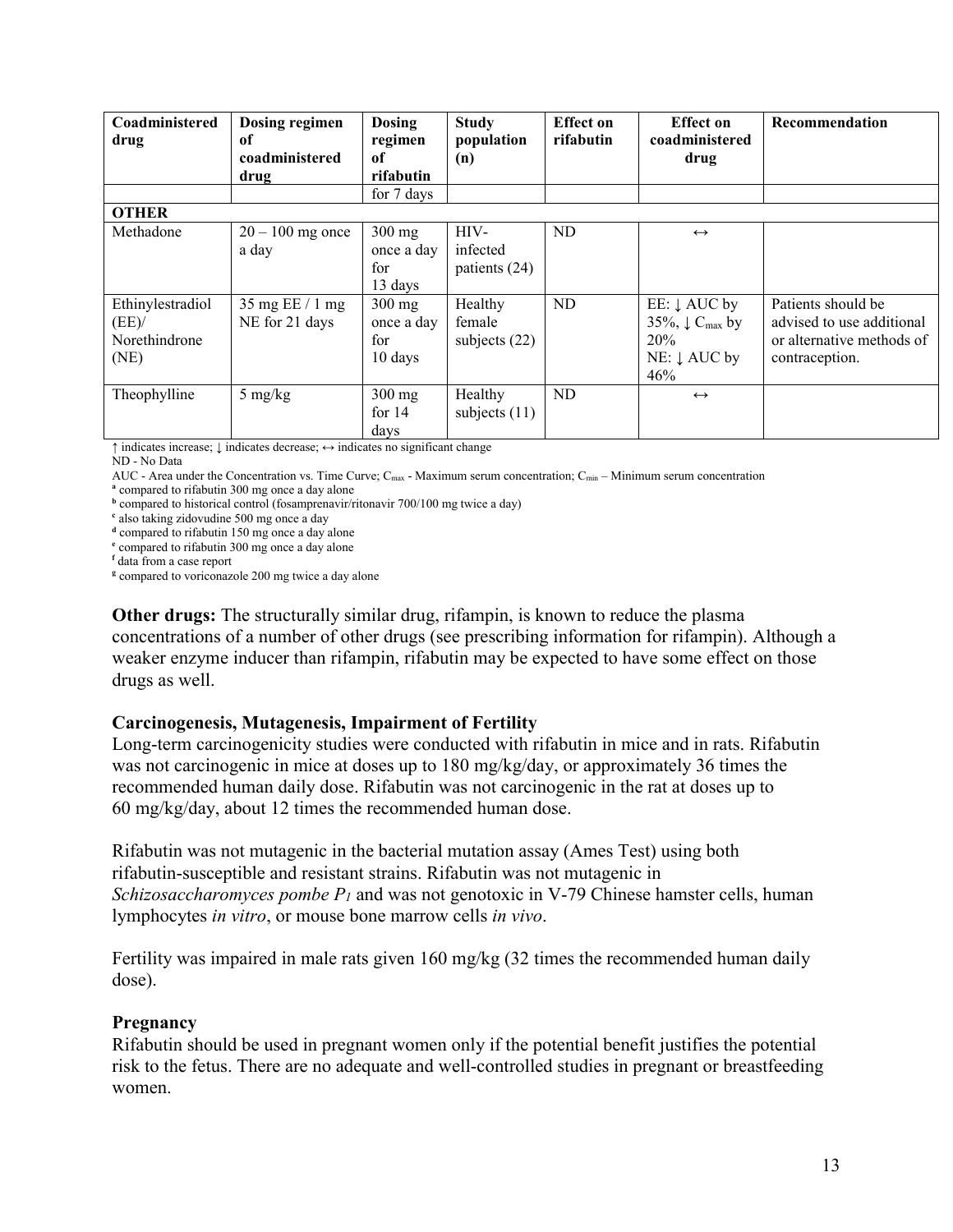Reproduction studies have been carried out in rats and rabbits given rifabutin using dose levels up to 200 mg/kg (about 6 to 13 times the recommended human daily dose based on body surface area comparisons). No teratogenicity was observed in either species. In rats, given 200 mg/kg/day, (about 6 times the recommended human daily dose based on body surface area comparisons), there was a decrease in fetal viability. In rats, at 40 mg/kg/day (approximately equivalent to the recommended human daily dose based on body surface area comparisons), rifabutin caused an increase in fetal skeletal variants. In rabbits, at 80 mg/kg/day (about 5 times the recommended human daily dose based on body surface area comparisons), rifabutin caused maternotoxicity and increase in fetal skeletal anomalies. Because animal reproduction studies are not always predictive of human response, rifabutin should be used in pregnant women only if the potential benefit justifies the potential risk to the fetus.

# **Nursing Mothers**

It is not known whether rifabutin is excreted in human milk. Because many drugs are excreted in human milk and because of the potential for serious adverse reactions in nursing infants, a decision should be made whether to discontinue nursing or discontinue the drug, taking into account the importance of the drug to the mother.

### **Pediatric Use**

Safety and effectiveness of rifabutin for prophylaxis of MAC in children have not been established. Limited safety data are available from treatment use in 22 HIV-positive children with MAC who received MYCOBUTIN in combination with at least two other antimycobacterials for periods from 1 to 183 weeks. Mean doses (mg/kg) for these children were: 18.5 (range 15.0 to 25.0) for infants 1 year of age, 8.6 (range 4.4 to 18.8) for children 2 to 10 years of age, and 4.0 (range 2.8 to 5.4) for adolescents 14 to 16 years of age. There is no evidence that doses greater than 5 mg/kg daily are useful. Adverse experiences were similar to those observed in the adult population, and included leukopenia, neutropenia, and rash. In addition, corneal deposits have been observed in some patients during routine ophthalmologic surveillance of HIV-positive pediatric patients receiving MYCOBUTIN as part of a multiple-drug regimen for MAC prophylaxis. These are tiny, almost transparent, asymptomatic peripheral and central corneal deposits which do not impair vision. Doses of MYCOBUTIN may be administered mixed with foods such as applesauce.

#### **Geriatric Use**

Clinical studies of MYCOBUTIN did not include sufficient numbers of subjects aged 65 and over to determine whether they respond differently from younger subjects. Other reported clinical experience has not identified differences in responses between the elderly and younger patients. In general, dose selection for an elderly patient should be cautious, usually starting at the low end of the dosing range, reflecting the greater frequency of decreased hepatic, renal, or cardiac function, and of concomitant disease or other drug therapy (see **CLINICAL PHARMACOLOGY**).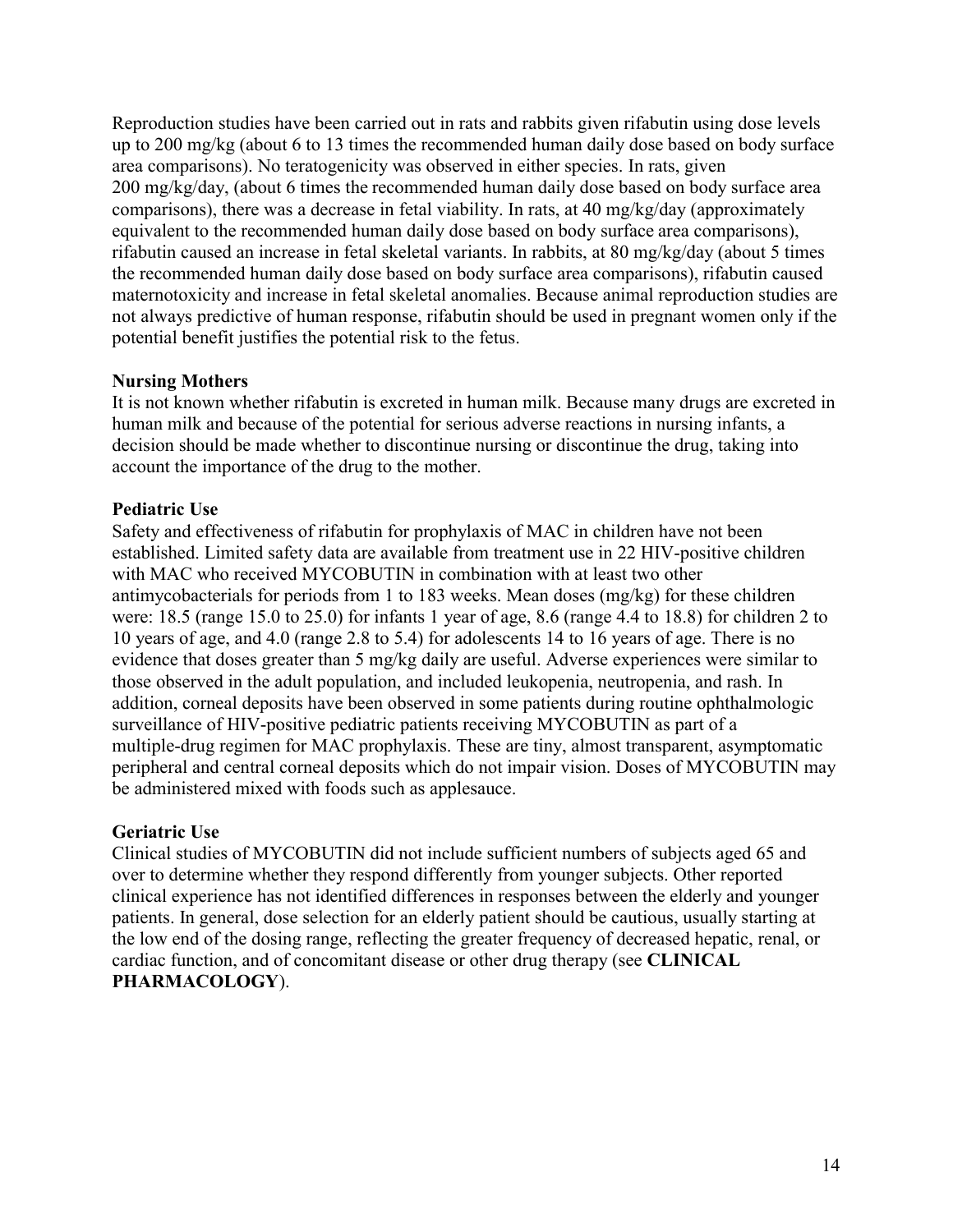# **ADVERSE REACTIONS**

# **Adverse Reactions from Clinical Trials**

MYCOBUTIN Capsules were generally well tolerated in the controlled clinical trials. Discontinuation of therapy due to an adverse event was required in 16% of patients receiving MYCOBUTIN, compared to 8% of patients receiving placebo in these trials. Primary reasons for discontinuation of MYCOBUTIN were rash (4% of treated patients), gastrointestinal intolerance (3%), and neutropenia (2%).

The following table enumerates adverse experiences that occurred at a frequency of 1% or greater, among the patients treated with MYCOBUTIN in studies 023 and 027.

| <b>Adverse event</b>              | <b>MYCOBUTIN</b><br>$(n = 566)$ % | Placebo<br>$(n = 580)$ % |
|-----------------------------------|-----------------------------------|--------------------------|
| Body as a whole                   |                                   |                          |
| Abdominal pain                    | 4                                 | 3                        |
| Asthenia                          |                                   |                          |
| Chest pain                        | L                                 |                          |
| Fever                             | 2                                 | ı                        |
| Headache                          | 3                                 | 5                        |
| Pain                              | 1                                 | $\overline{2}$           |
| <b>Blood and lymphatic system</b> |                                   |                          |
| Leucopenia                        | 10                                | 7                        |
| Anemia                            | 1                                 | $\overline{2}$           |
| <b>Digestive System</b>           |                                   |                          |
| Anorexia                          | 2                                 | $\overline{c}$           |
| Diarrhea                          | 3                                 | 3                        |
| Dyspepsia                         | 3                                 |                          |
| Eructation                        | 3                                 |                          |
| Flatulence                        | $\overline{c}$                    |                          |
| Nausea                            | 6                                 | 5                        |
| Nausea and vomiting               | 3                                 | 2                        |
| Vomiting                          | 1                                 | 1                        |
| Musculoskeletal system            |                                   |                          |
| Myalgia                           | $\overline{2}$                    | 1                        |
| Nervous system                    |                                   |                          |
| Insomnia                          | 1                                 | 1                        |
| Skin and appendages               |                                   |                          |
| Rash                              | 11                                | 8                        |
| <b>Special senses</b>             |                                   |                          |
| Taste perversion                  | 3                                 | 1                        |
| <b>Urogenital system</b>          |                                   |                          |
| Discolored urine                  | 30                                | 6                        |

### **Table: 3 Clinical Adverse Experiences Reported in ≥1% of Patients Treated With MYCOBUTIN**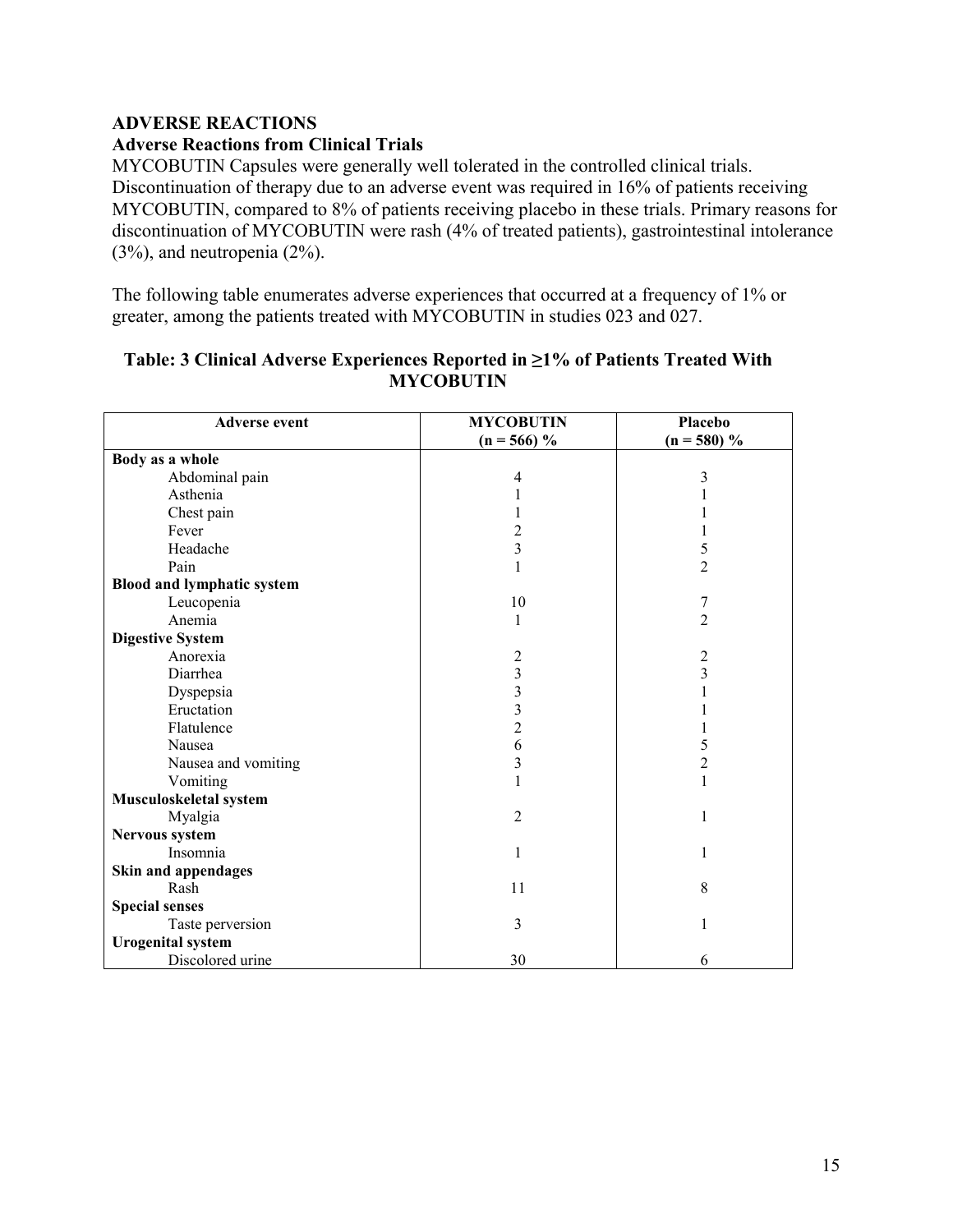# **CLINICAL ADVERSE EVENTS REPORTED IN <1% OF PATIENTS WHO RECEIVED MYCOBUTIN**

Considering data from the 023 and 027 pivotal trials, and from other clinical studies, MYCOBUTIN appears to be a likely cause of the following adverse events which occurred in less than 1% of treated patients: flu-like syndrome, hepatitis, hemolysis, arthralgia, myositis, chest pressure or pain with dyspnea, skin discoloration, thrombocytopenia, pancytopenia and jaundice.

The following adverse events have occurred in more than one patient receiving MYCOBUTIN, but an etiologic role has not been established: seizure, paresthesia, aphasia, confusion, and non-specific T wave changes on electrocardiogram.

When MYCOBUTIN was administered at doses from 1050 mg/day to 2400 mg/day, generalized arthralgia and uveitis were reported. These adverse experiences abated when MYCOBUTIN was discontinued.

Mild to severe, reversible uveitis has been reported less frequently when MYCOBUTIN is used at 300 mg as monotherapy in MAC prophylaxis versus MYCOBUTIN in combination with clarithromycin for MAC treatment (see also **WARNINGS**).

Uveitis has been infrequently reported when MYCOBUTIN is used at 300 mg/day as monotherapy in MAC prophylaxis of HIV-infected persons, even with the concomitant use of fluconazole and/or macrolide antibacterials. However, if higher doses of MYCOBUTIN are administered in combination with these agents, the incidence of uveitis is higher.

Patients who developed uveitis had mild to severe symptoms that resolved after treatment with corticosteroids and/or mydriatic eye drops; in some severe cases, however, resolution of symptoms occurred after several weeks.

When uveitis occurs, temporary discontinuance of MYCOBUTIN and ophthalmologic evaluation are recommended. In most mild cases, MYCOBUTIN may be restarted; however, if signs or symptoms recur, use of MYCOBUTIN should be discontinued (Morbidity and Mortality Weekly Report, September 9, 1994).

Corneal deposits have been reported during routine ophthalmologic surveillance of some HIV-positive pediatric patients receiving MYCOBUTIN as part of a multiple drug regimen for MAC prophylaxis. The deposits are tiny, almost transparent, asymptomatic peripheral and central corneal deposits, and do not impair vision.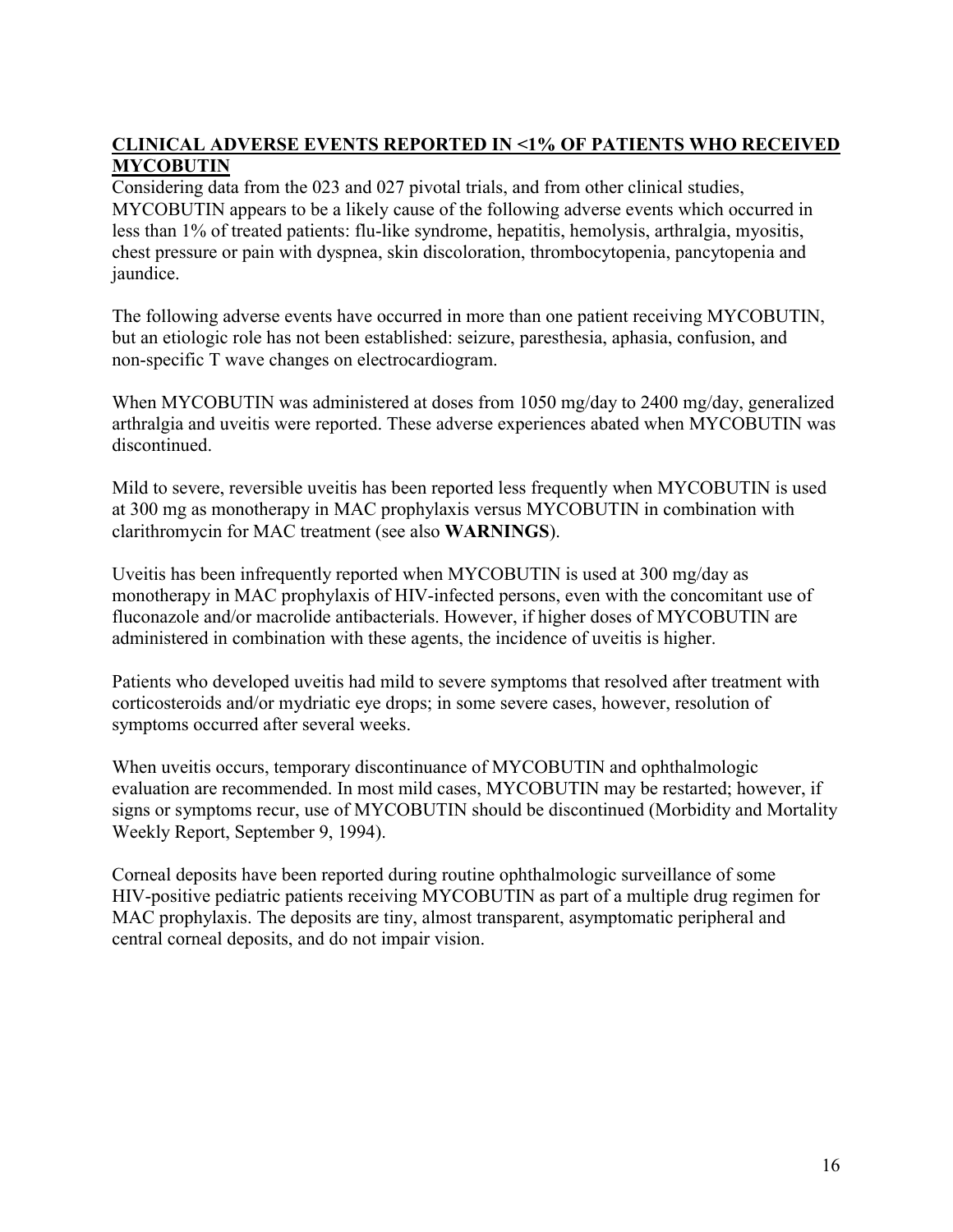The following table enumerates the changes in laboratory values that were considered as laboratory abnormalities in Studies 023 and 027.

| <b>Laboratory abnormalities</b>             | <b>MYCOBUTIN</b> | <b>PLACEBO</b> |
|---------------------------------------------|------------------|----------------|
|                                             | $(n = 566)$ %    | $(n = 580)$ %  |
| <b>Chemistry</b>                            |                  |                |
| Increased alkaline phosphatase <sup>1</sup> | $\leq$           |                |
| Increased SGOT <sup>2</sup>                 |                  | 12             |
| Increased SGPT <sup>2</sup>                 |                  |                |
| Hematology                                  |                  |                |
| Anemia <sup>3</sup>                         | 6                |                |
| Eosinophilia                                |                  |                |
| Leukopenia <sup>4</sup>                     | 17               | 16             |
| Neutropenia <sup>5</sup>                    | 25               | 20             |
| Thrombocytopenia <sup>6</sup>               |                  |                |

#### **Table 4 Percentage of Patients With Laboratory Abnormalities**

Includes grades 3 or 4 toxicities as specified:

 $<sup>1</sup>$  All values >450 U/L</sup>

 $^{2}$  All values  $>150$  U/L

 $3$  All hemoglobin values  $\leq 8.0$  g/dL

 $4$  All WBC values  $\leq$ 1,500/mm<sup>3</sup>

 $<sup>5</sup>$  All ANC values  $< 750$ /mm<sup>3</sup></sup>

 $^6$  All platelet count values  $\leq$ 50,000/mm<sup>3</sup>

The incidence of neutropenia in patients treated with MYCOBUTIN was significantly greater than in patients treated with placebo ( $p = 0.03$ ). Although thrombocytopenia was not significantly more common among patients treated with MYCOBUTIN in these trials, MYCOBUTIN has been clearly linked to thrombocytopenia in rare cases. One patient in Study 023 developed thrombotic thrombocytopenic purpura, which was attributed to MYCOBUTIN.

# **Adverse Reactions from Post-Marketing Experience**

Adverse reactions identified through post-marketing surveillance by system organ class (SOC) are listed below:

**Blood and lymphatic system disorders:** White blood cell disorders (including agranulocytosis, lymphopenia, granulocytopenia, neutropenia, white blood cell count decreased, neutrophil count decreased), platelet count decreased.

**Immune system disorders:** Hypersensitivity, bronchospasm, rash, and eosinophilia.

**Gastrointestinal disorders:** *Clostridioides difficile* colitis/*Clostridioides difficile* associated diarrhea.

Pyrexia, rash and other hypersensitivity reactions such as eosinophilia and bronchospasm might occur, as has been seen with other antibacterials.

A limited occurrence of skin discoloration has been reported.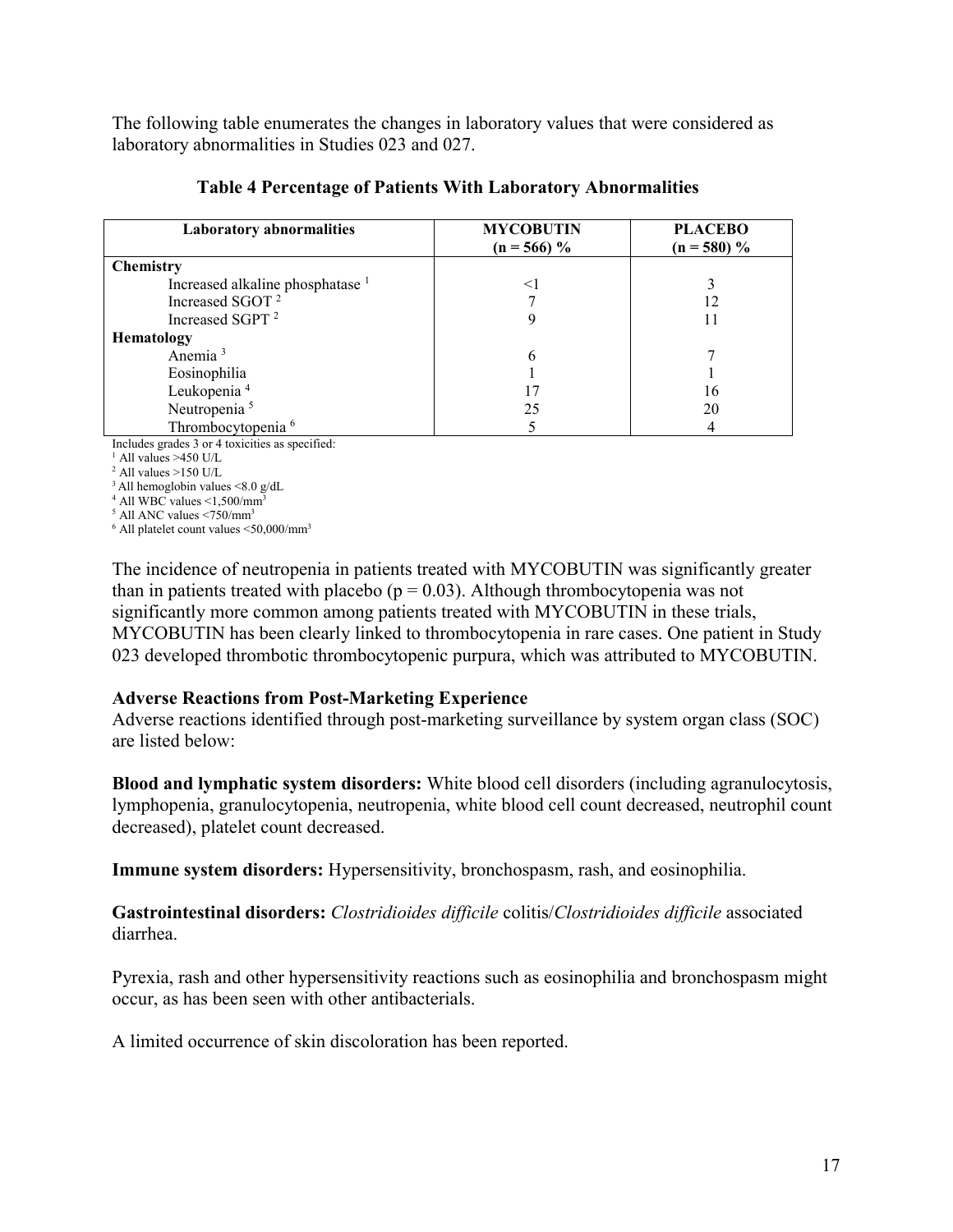### **Severe cutaneous adverse reactions (SCARs):**

MYCOBUTIN has been associated with the occurrence of DRESS as well as other SCARs such as SJS, TEN, and AGEP (see **WARNINGS**).

### **Rifamycin hypersensitivity reactions:**

Hypersensitivity to rifamycins have been reported including flu-like symptoms, bronchospasm, hypotension, urticaria, angioedema, conjunctivitis, thrombocytopenia or neutropenia.

# **ANIMAL TOXICOLOGY**

Liver abnormalities (increased bilirubin and liver weight) occurred in mice, rats and monkeys at doses (respectively) 0.5, 1, and 3 times the recommended human daily dose based on body surface area comparisons. Testicular atrophy occurred in baboons at doses 2 times the recommended human dose based on body surface area comparisons, and in rats at doses 6 times the recommended human daily dose based on body surface area comparisons.

# **OVERDOSAGE**

No information is available on accidental overdosage in humans.

### **Treatment**

While there is no experience in the treatment of overdose with MYCOBUTIN Capsules, clinical experience with rifamycins suggests that gastric lavage to evacuate gastric contents (within a few hours of overdose), followed by instillation of an activated charcoal slurry into the stomach, may help absorb any remaining drug from the gastrointestinal tract.

Rifabutin is 85% protein bound and distributed extensively into tissues (Vss:8 to 9 L/kg). It is not primarily excreted via the urinary route (less than 10% as unchanged drug); therefore, neither hemodialysis nor forced diuresis is expected to enhance the systemic elimination of unchanged rifabutin from the body in a patient with an overdose of MYCOBUTIN.

# **DOSAGE AND ADMINISTRATION**

It is recommended that MYCOBUTIN Capsules be administered at a dose of 300 mg once daily. For those patients with propensity to nausea, vomiting, or other gastrointestinal upset, administration of MYCOBUTIN at doses of 150 mg twice daily taken with food may be useful.

For patients with severe renal impairment (creatinine clearance less than 30 mL/min), consider reducing the dose of MYCOBUTIN by 50%, if toxicity is suspected. No dosage adjustment is required for patients with mild to moderate renal impairment. Reduction of the dose of MYCOBUTIN may also be needed for patients receiving concomitant treatment with certain other drugs (see **PRECAUTIONS-Drug Interactions**).

Mild hepatic impairment does not require a dose modification. The pharmacokinetics of rifabutin in patients with moderate and severe hepatic impairment is not known.